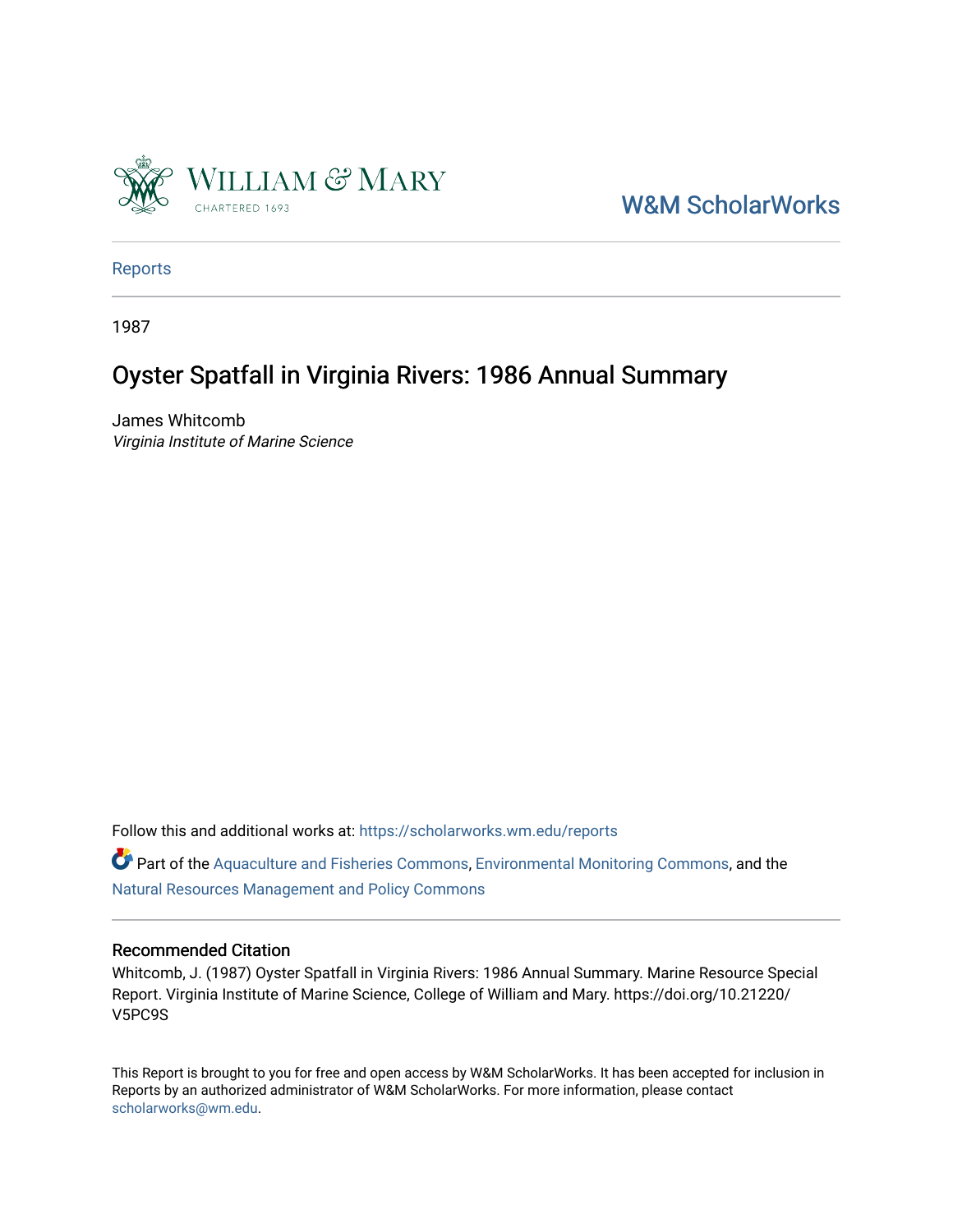

•

•

# **MARINE RESOURCE SPECIAL REPORT**



**A Marine Advisory Service Publication of the** 

# **VIRGINIA SEA GRANT PROGRAM**

**Virginia Institute of Marine Science Gloucester Point, Virginia 23062** 

# 1986 Annual Summary

### OYSTER SPATFALL IN VIRGINIA RIVERS by James Whitcomb

The Virginia Institute of Marine Science (VIMS) conducts weekly surveys from June through early October to obtain oyster spatfall information. Spat counts are made on oyster shells strung on wire and suspended from stakes on public and private beds. The number of spat on shells is counted each week of the spawning season to determine the potential of a particular area for receiving a strike and to predict the most likely period the strikes will

occur.<br>- A moderate or heavy strike on shellstrings usually indicates a significant strike on exposed bottom cultch. This is especially true for cultch planted a week or two prior to the peak set.<br>However, a good strike on shellstrings in some localities may not always

However, a good strike on shellstrings in some localities may not always<br>be accompanied by a good spatfall on <u>naturally</u> occurring bottom shell material or on shells planted too early or too late in the season. Bottom shells are often so fouled by other marine life that no room is left for small spat to attach. Moreover, even with a reasonable spatfall, survival of spat on the bottom in saltier waters may be extremely low due to<br>predators, such as oyster drills, which eat the small spat.

predators, such as oyster drills, which eat the small spat. Usually a light set of spat on shellstrings indicates **a** poor set on bottom cultch. During certain exceptional years, due probably to the absence of predators and fouling, a light set on our shell strings may be accompanied by an above average set on the natural bottom.

The number of spat which set in one week on the smooth side of 10 shells is determined by microscopic examination; the average of the 10 shells is<br>shown in this report as spat-per-shell-per-week. Weekly set is arbitrarily shown in this report as spat-per-shell-per-week. Weekly set is arbitrarily rated as follows: fair, 0.1 to 1.0; moderate, 1.1 to 10; heavy, 10.1 to 100. As an index of total seasonal spatfall, the weekly sets are summed in this report for each station (total· seasonal set). In evaluating setting levels, it should be recognized that in certain rivers, such as the Rappahannock, York and Potomac, the set is typically very low or zero in many sections and only fair in others. Other systems, including the lower James and Piankatank Rivers, Mobjack Bay and Seaside of the Eastern Shore, typically receive a moderate or heavy set and, as a result, often produce quantities of seed oysters or market oysters. The tabular summaries of spat-per-shell-per-week were produced by a

computer program which approximates more closely one week periods. Therefore, the values shown in previous annual reports are not recaptured exactly in this report.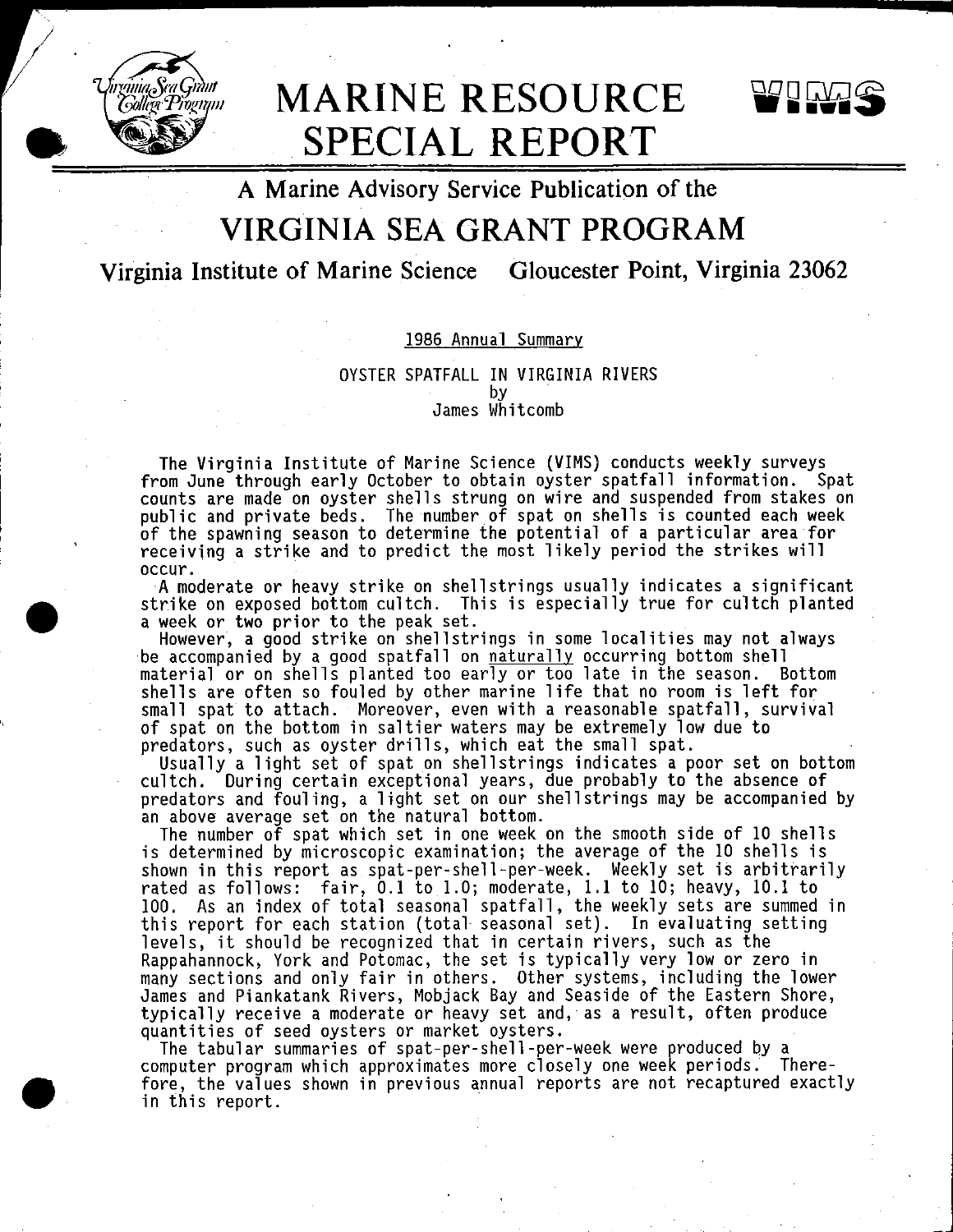# Acknowledgements

We wish to express appreciation to the Virginia Marine Resources Commission personnel who did the work of putting out and collecting the shellstrings in the Mobjack Bay area, in the Piankatank River, Great Wicomico River·and the Potomac River. Shellstrings were collected by VIMS personnel at Wachapreague. The cooperation and assistance of all the above and their supervisors is gratefully acknowledged.

 $\bigwedge$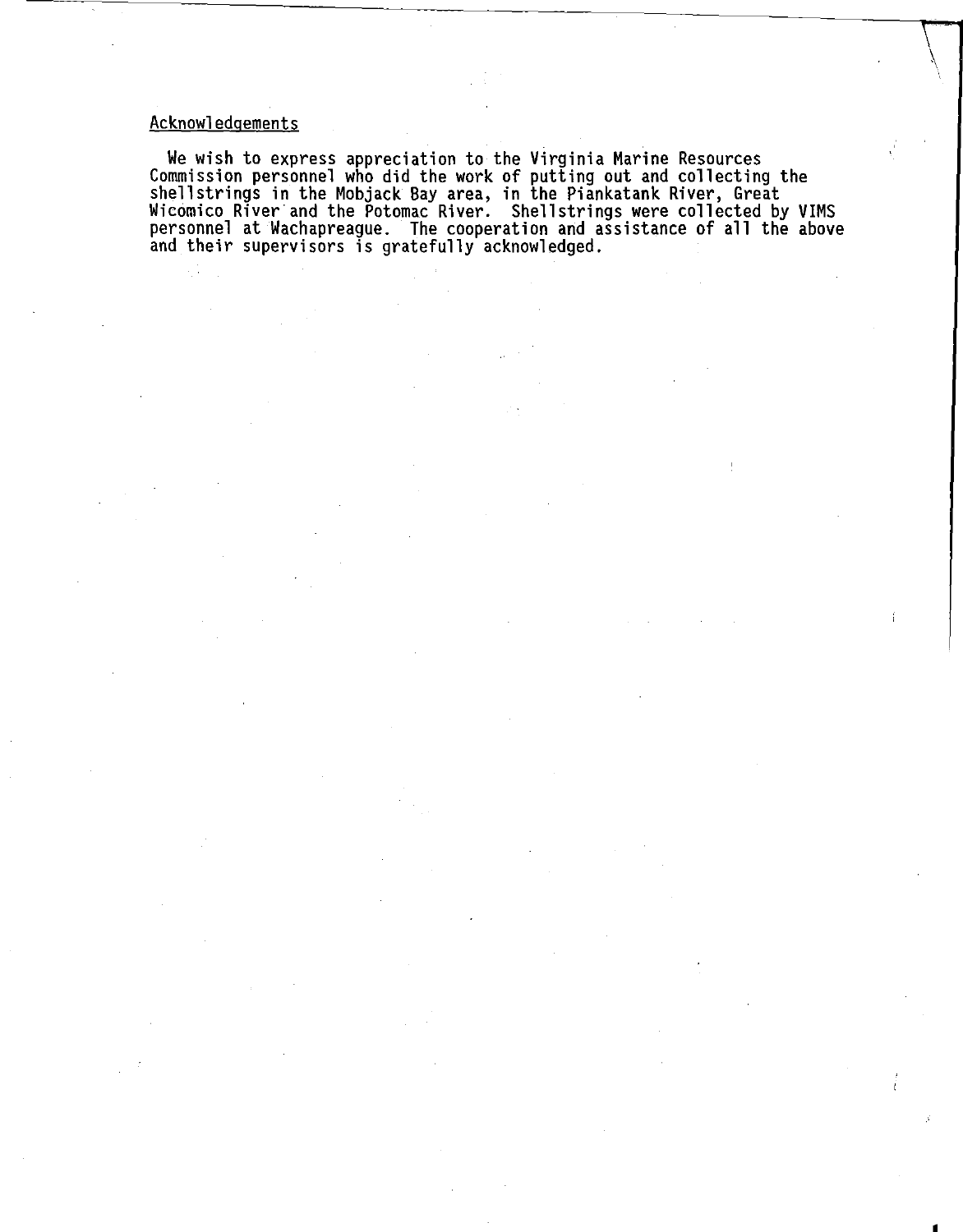### Summary of Setting for 1986

i

The setting on shellstrings was moderate to high in every area monitored except the James River and the Potomac River. Setting in Potomac River was light to moderate and in the James River, with the exception of one week of high settlement at Naseway Shoal, the setting was also light to moderate.

#### James River

The level of setting in the James 'River 1986 was the lowest for the past seven years and similar to the level of setting in the previous decade. Setting on shellstrings began the third week of June and ninety-eight percent occurred during the eleven weeks ending September 13th. The peak of setting was, except on the two uppermost stations, in the second and third week of August. At Horsehead the setting was bimodal with a peak the third<br>week of July and another the third week of August.

The monitoring at Deepwater Shoals was interrupted by sportsfishing activity.

#### York River

The setting at the VIMS Ferry Pier was the highest recorded in twenty-five years. Setting began the third week of June and continued to October. Ninety-three per-cent of the set was from the third week in July through the<br>second week in August.

Probably many of the larvae setting at the VIMS Ferry Pier came from the overflow pipe at the adjacent hatchery operated by VIMS.

<u>Mobjack Bay</u><br>Setting on shellstrings at Tow stake began the third week in June and continued for eleven weeks. The settlement at Brown's Bay began two weeks later and continued two weeks longer. The total set at Tow Stake was below the average for the previous four year period while at Brown's Bay the set was the highest in the past twenty-five years.

#### Ware River

There was a light set on the shellstring at Wilson Creek from the third week of June through the second week in September. The set reached 1.0 spat-per-shell-week in just one weekly period and the total set was the second lowest since 1978.

#### East River

Setting began during the third week in June and continued for eleven weeks peaking the last week in July. The level was above the average of the previous four years.

#### Pepper Creek

Setting began on shellstrings the first week in July and continued for eleven weeks peaking the final week in July. It was the highest in twenty five years.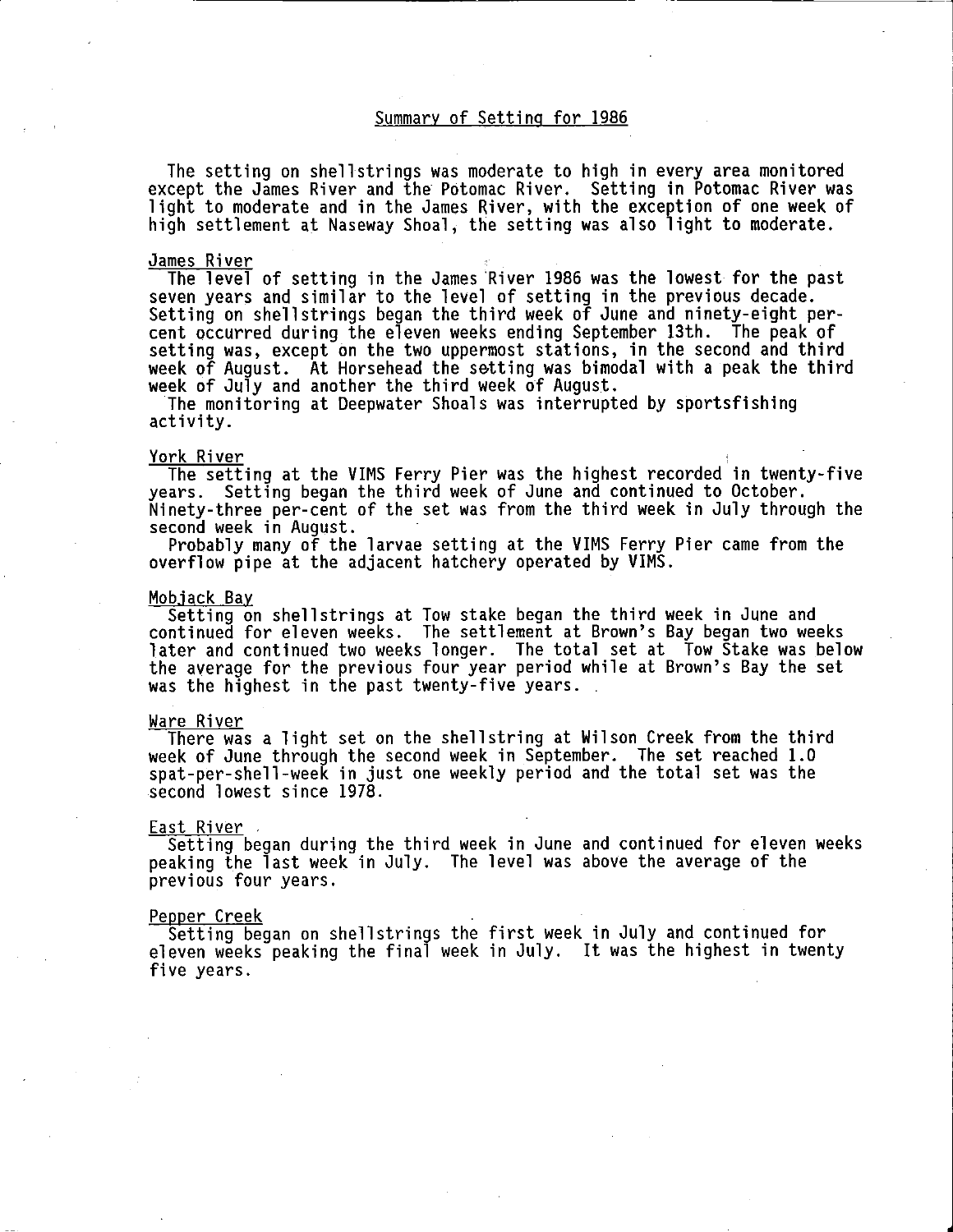#### Piankatank River

Setting began on shellstrings during June at all stations and continued ten to twelve weekly periods, peaking either the second or third week in July. All stations had high set, exceeding any set at each station in the previous six years.

#### Rappahannock River

The set at Locklies began the fourth week in June and continued for eleven weeks peaking the fourth week in July. The set was moderate for six weeks beginning the second week in July.

#### Potomac River

Beginning the second week in July ninety-six per-cent of the setting on shellstrings fall in a nine week period. The setting on the Virginia side in the lower river was light but above the average for the previous four years. On the Maryland side the set was light to moderate but below average for the same period.

#### Eastern Shore

Setting began at the VIMS station in Wachapreague the third week in June and peaked the last week in July. Setting was high· and above average when compared with the previous four years.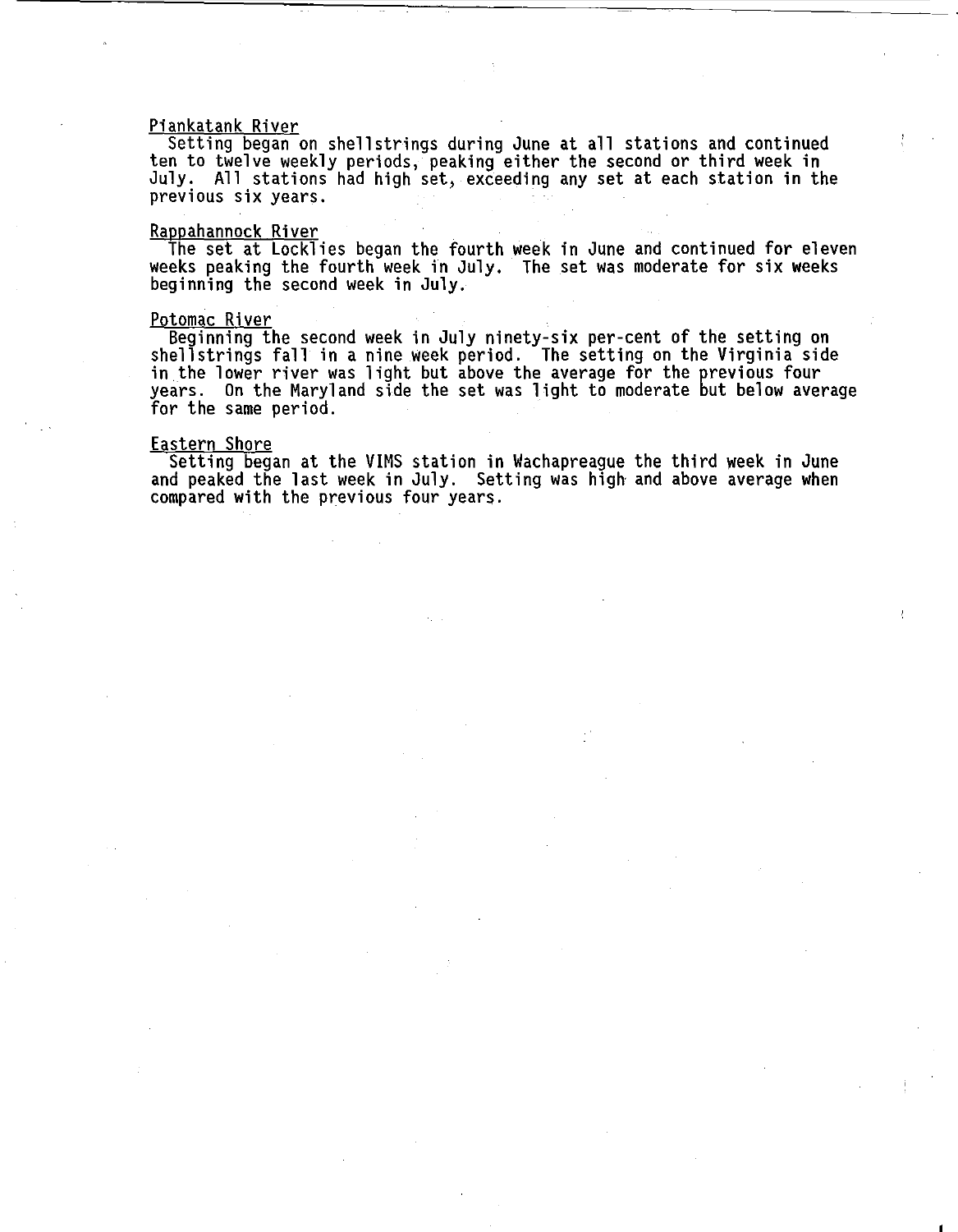# SHELLSTRING SURVEY STATIONS



ť

 $\pm$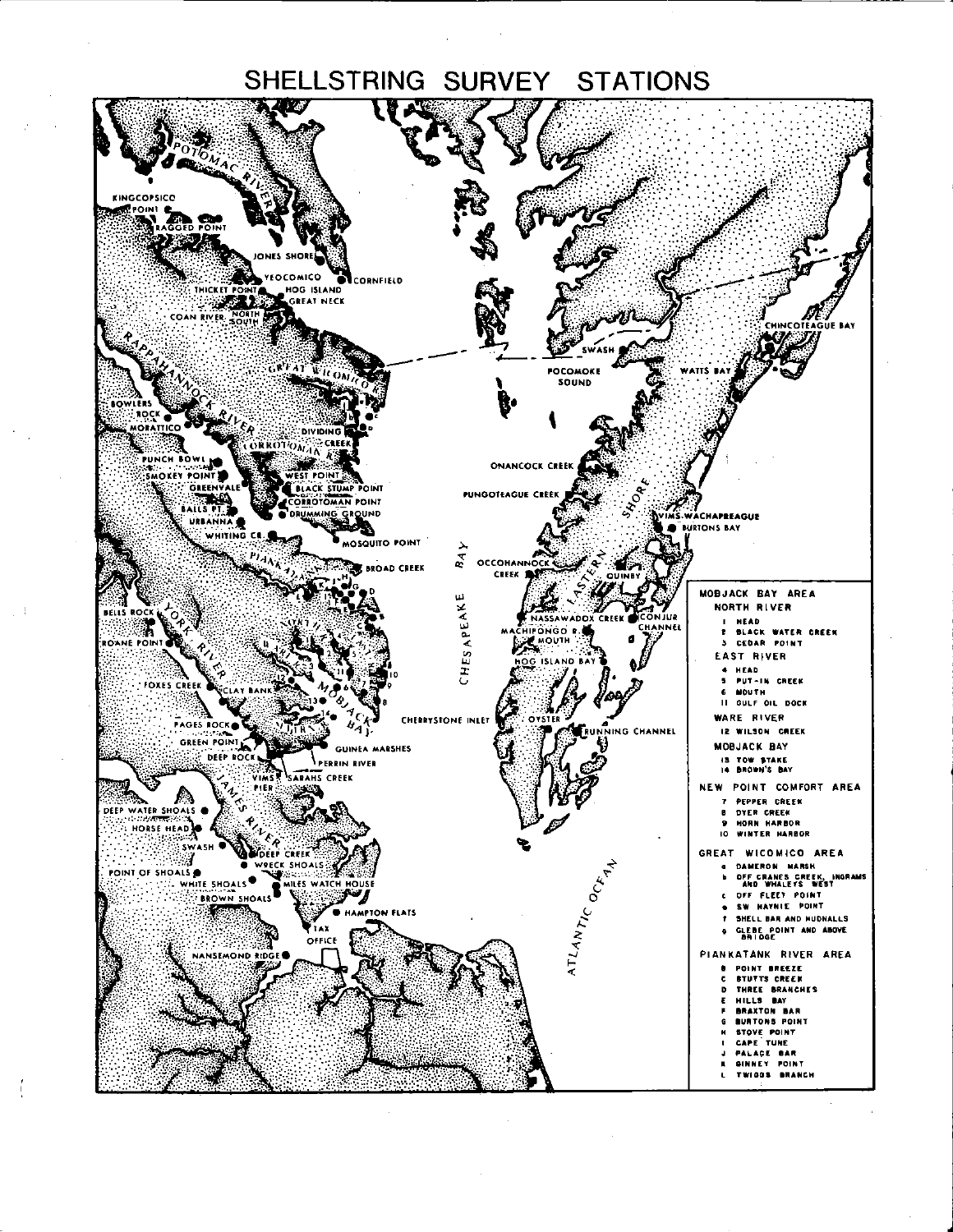### VIRGINIA INSTITUTE OF MARINE SCIENCE AND

#### SCHOOL OF MARINE SCIENCE, THE COLLEGE OF WILLIAM AND MARY GIOUCESTER POINT, VIRGINIA 23062

#### Spatfall on Shellstrings\* Annual Summary 1983-1986

#### JAMES RIVER

|                 |      |      | Nansemond Ridge |      |       | Naseway | <u>Shoal</u> |       |      |      | Brown Shoal |        |
|-----------------|------|------|-----------------|------|-------|---------|--------------|-------|------|------|-------------|--------|
| Dates Exposed** | 1983 | 1984 | 1985            | 1986 | 1983  | 1984    | 1985         | 1986  | 1983 | 1984 | 1985        | 1986   |
| Jun 16-23       | 0.0  | 0.0  | 0.0             | 0.0  | 0.0   | 0.0     | 0.0          | . 0.0 | 0.0  | 0.0  | 0.0         | 0.0    |
| Jun 23-30       | 0.0  | 0.0  | 0.0             | 0.0  | 0.0   | 0.0     | 0.0          | 0.0   | 0.0  | 0.0  | 0.0         | 0.1    |
| Jun 30-Jul 7    | 0.0  | 0.4  | 0.0             | 0.0  | 0.2   | 0.1     | 1.3          | 0.5   | 0.0  | 0.3  | 0.4         | 0.2    |
| Jul 7-14        | 1.5  | 0.4  | 5.1             | 0.6  | 7.7   | 0.0     | 29.8         | 1.9   | 1.6  | 0.1  | 2.1         | 0.7    |
| Jul 14-21       | 2.4  | 0.7  | 50.9            | 1.0  | 7.7   | 1.2     | 292.3        | 2.6   | 4.2  | 0.2  | 8.8         | 0.7    |
| Jul 21-28       | 9.4  | 0.6  | 2.5             | 0.7  | 57.8  | 1.9     | 104.6        | 2.9   | 10.0 | 1.2  | 5.1         | 0.2    |
| Jul 28-Aug 4    | 14.5 | 0.6  | 2.5             | 0.7  | 41.1  | 0.7     | 10.8         | 2.8   | 8.5  | 1.1  | 0.9         | 1.6    |
| Aug 4-11        | 10.4 | 0.2  | 0.9             | 0.5  | 39.2  | 0.4     | 0.0          | 0.8   | 2.1  | 0.3  | 0.3         | 3.9    |
| Aug 11-18       | 0.1  | 3.0  | 0.6             | 2.0  | 4.8   | 5.5     | 2.2          | 8.2   | 0.3  | 1.1  | 0.7         | 4.7    |
| Aug 18-25       | 1.2  | 3.5  | 0.1             | 2.0  | 19.4  | 13.3    | 0.0          | 11.2  | 1.3  | 6.2  | 0.1         | 3.5    |
| Aug 25-Sep 1    | 0.6  | 3.4  | 0.0             | 0.6  | 5.1   | 13.3    | 2.2          | 3.3   | 0.5  | 6.0  | 0.8         | 1.8    |
| Sep $1-8$       | 2.5  | 2.0  | 5.5             | 0.3  | 20.4  | 4.4     | 15.9         | 3.4   | 0.7  | 2.2  | 2.5         | 0.9    |
| Sep 8-15        | 2.6  | 0.1  | 0.3             | 0.1  | 18.1  | 0.1     | 3.1          | 1.5   | 0.7  | 0.0  | 0.1         | 0.1    |
| Sep 15-22       | 0.6  | 0.1  | 0.1             | 0.1  | 2.1   | 0.1     | 0.3          | 0.3   | 1.2  | 0.0  | 0.1         | 0.1    |
| Sep 22-29       | 0.4  | 0.1  | 0.1             | 0.1  | 0.6   | 0.0     | 0.1          | 0.4   | 0.1  | 0.0  | 0.0         | 0.1    |
| Sep 29-Oct 6    | 0.3  | 0.0  | 0.3             | 0.1  | 0.3   | 0.0     | 0.1          | 0.2   | 0.1  | 0.0  | 0.2         | 0.1    |
| $Oct 6-13$      | 0.2  | 0.0  | 0.2             | —    | 0.2   | 0.0     | 0.4          | 0.0   | 0.0  | 0.0  | 1.1         | 0.1    |
| Oct 13-20       | 0.0  | 0.0  | 0.3             | --   | 0.0   | 0.0     | 2.6          | --    | 0.0  | 0.0  | 2.8         | 0.1    |
| Oct 20-27       | --   | --   | 0.2             | --   | --    |         | 0.1          | --    | --   | --   | 0.3         |        |
| Oct 27-Nov 3    |      | --   | 0.1             |      |       | --      | 0.1          |       |      | --   | 0.3         | $\sim$ |
|                 |      |      |                 |      |       |         |              |       |      |      |             |        |
| <b>TOTALS</b>   | 46.7 | 15.1 | 69.7            | 8.8  | 224.7 | 41.0    | 465.9        | 40.0  | 31.3 | 18.7 | 26.6        | 18.9   |

\* Shoos spat per shell (smooth side only). General Guide to setting: \*\* Dates shown are for 1986. Dates in other years o.1 to 1.0 spat per shell = fair ... were approximately the same. 1.1 to 10.0 spat per shell = moderate

-- Data not received.<br>-- Data not received. 10.1 to 100 spat per shell = heavy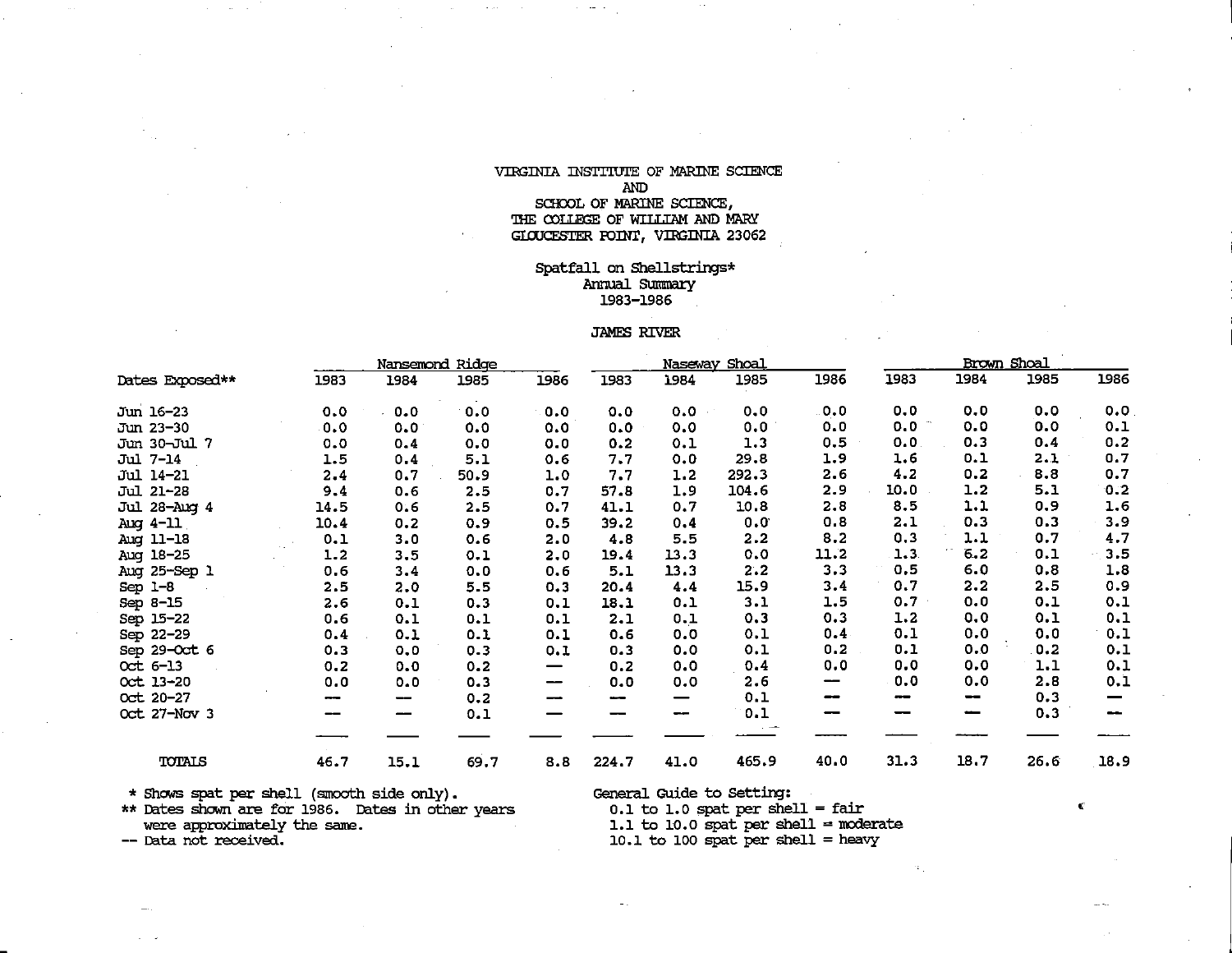|                  |                          | <u>Miles Watch House</u>     |      |                 |      | <b>White Shoal</b>       |                                |                                |       |                          | Wreck Shoal Offshore |      |
|------------------|--------------------------|------------------------------|------|-----------------|------|--------------------------|--------------------------------|--------------------------------|-------|--------------------------|----------------------|------|
| Dates Exposed**  | 1983                     | 1984                         | 1985 | 1986            | 1983 | 1984                     | 1985                           | 1986                           | 1983  | 1984                     | 1985                 | 1986 |
| Jun 16-23        | 0.0                      | 0.0                          | 0.0  | 0.0             | 0.0  | 0.0                      | 0.1                            | 0.0                            | 0.0   | 0.0                      | 0.0                  | 0.0  |
| Jun 23-Jun 30    | 0.0                      | 0.0                          | 0.0  | 0.0             | 0.0  | 0.0                      | 0.1                            | 0.0                            | 0.0   | 0.0                      | 0.0                  | 0.0  |
| Jun 30-Jul 7     | 0.0                      | 0.1                          | 0.4  | 0.1             | 0.0  | 0.1                      | $\qquad \qquad \longleftarrow$ | 0.3                            | 0.0   | 0.1                      | 0.7                  | 0.2  |
| Jul 7-14         | 4.2                      | 0.0                          | 5.3  | 0.1             | 1.8  | 0.0                      | 0.5                            | 0.5                            | 4.0   | 0.1                      | 3.9                  | 0.2  |
| <b>Jul 14-21</b> | 8.5                      | 0.2                          | 4.9  | 0.1             | 7.7  | 1.8                      | 4.9                            | 0.6                            | 10.0  | 0.9                      | 10.0                 | 0.2  |
| <b>Jul 21-28</b> | 5.4                      | 0.2                          | 1.8  | 0.4             | 15.3 | 0.9                      | 4.4                            | 0.6                            | 13.3  | 1.9                      | 3.9                  | --   |
| Jul 28-Aug 4     | 16.3                     | 1.0                          | 2.0  | 0.8             | 35.7 | 1.2                      | 0.6                            | 0.8                            | 55.2  | 1.8                      | 0.6                  | 0.1  |
| Aug 4-11         | 6.3                      | 0.7                          | 0,7  | 1.2             | 11.6 | 1.0                      | 0.4                            | 1.2                            | 12.3  | 0.4                      | 0.1                  | 0.6  |
| Aug 11-18        | 0.3                      | 2.8                          | 0.5  | 2.4             | 1.2  | 1.4                      | 0.4                            | 1.9                            | 0.1   | 2.2                      | 0.4                  | 1.7  |
| Aug 18-25        | 1.5                      | 5.7                          | 0.1  | 2.6             | 3.3  | 6.3                      | 0.0                            | 3.9                            | 3.5   | 5.5                      | 0.1                  | 2.0  |
| Aug 25-Sep 1     | 1.0                      | 5.6                          | 0.6  | 1.2             | 2.5  | 6.3                      | 0.2                            | 5.8                            | 2.2   | 5.5                      | 0.1                  | 1.2  |
| Sep $1-8$        | 1.0                      | 0.3                          | 1.4  | 0.5             | 2.9  | 1.4                      | 1.1                            | 2.5                            | 2.3   | 2.2                      | 3.6                  | 1.0  |
| Sep 8-15         | 2.1                      | 0.0                          | 0,2  | 0.0             | 1.6  | 0.0                      | 0.2                            | 0.1                            | 1.3   | 0.3                      | 1.1                  | 0.3  |
| Sep 15-22        | 0.2                      | 0.0                          | 0.0  | 0.0             | 0.3  | 0.0                      | 0.2                            | 0.0                            | 0.1   | 0.2                      | 0.1                  | 0.0  |
| Sep 22-29        | 0.0                      | 0.0                          | 0.8  | 0.2             | 0.4  | 0.1                      | 0.0                            | 0.0                            | 0.3   | 0.0                      | 0.0                  | 0,2  |
| Sep 29-Oct 6     | 0, 0                     | 0.1                          | 0.4  | 0.2             | 0.2  | 0.0                      | 0.1                            | 0.0                            | 0.2   | 0.1                      | 0.1                  | 0.2  |
| Oct 6-13         | 0.0                      | 0.0                          | 1.6  | 0.0             | 0.1  | 0.0                      | 0.3                            | $\qquad \qquad \longleftarrow$ | 0.0   | 0.0                      | 1.6                  | 0.0  |
| Oct 13-20        | 0.0                      | 0.0                          | 0.1  | 0.0             | 0.0  | 0.0                      | 0.4                            | $\hspace{0.05cm}$              | 0.0   | 0.0                      | 0.0                  | 0.0  |
| Oct 20-27        | $\overline{\phantom{0}}$ | $\qquad \qquad \blacksquare$ | 0.0  | $\qquad \qquad$ | --   | $\overline{\phantom{a}}$ | 0.4                            | $-$                            | --    | $\overline{\phantom{a}}$ | 0.0                  |      |
| Oct 27-Nov 3     |                          | $\overline{\phantom{m}}$ .   | 0.1  |                 | -    |                          |                                |                                |       |                          |                      |      |
|                  |                          |                              |      |                 |      |                          |                                |                                |       |                          |                      |      |
| TOTALS           | 46.8                     | 16.7                         | 20.9 | 9.8             | 20.6 | 20.4                     | 14.3                           | 18.2                           | 104.8 | 21.2                     | 26.3                 | 7.9  |

JAMES RIVER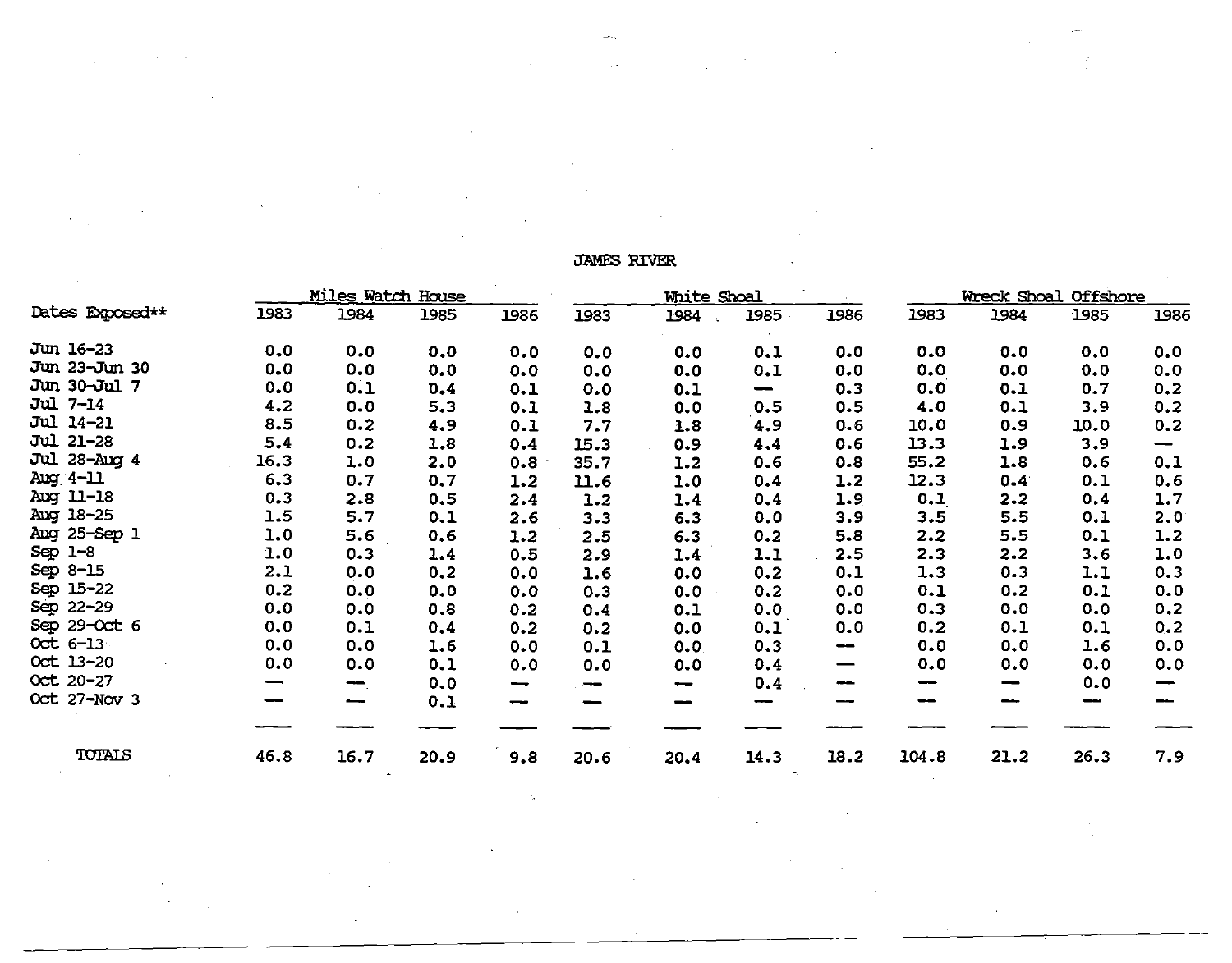# **JAMES RIVER**

|                  |      |                          | Horsehead Bar |                                 |       | Mulberry Swash           |      |      |                          |      | Point of Shoal |      |
|------------------|------|--------------------------|---------------|---------------------------------|-------|--------------------------|------|------|--------------------------|------|----------------|------|
| Dates Exposed**  | 1983 | 1984                     | 1985          | 1986                            | 1983  | 1984                     | 1985 | 1986 | 1983                     | 1984 | 1985           | 1986 |
| Jun 16-23        | 0.0  | 0.0                      | 0.0           | 0.0                             | 0.0   | 0.0                      | 0.0  | 0.0  | 0.0                      | 0.0  | 0.0            | 0.0  |
| Jun 23-30        | 0.0  | 0.0                      | 0.0           | 0.0                             | 0.0   | 0.0                      | 0.0  | 0.0  | 0.1                      | 0.0  | 0.0            | 0.0  |
| Jun 20-Jul 7     | 0.0  | 0.0                      | 1.0           | 0.1                             | 0.0   | 0.0                      | 0.5  | 0.2  | 0.0                      | 0.1  | 1.7            | 0.1  |
| Jul 7-14         | 5.7  | 0.0                      | 2.4           | 1.0                             | 0.0   | 0.0                      | 1.7  | 1.2  | 4.4                      | 0.0  | 6.1            | 0.3  |
| <b>Jul 14-21</b> | 15.5 | 0.0                      | 17.7          | 1.4                             | 15.5  | 0.7                      | 27.1 | 1.4  | 18.3                     | 0.3  | 14.7           | 0.4  |
| Jul 21-28        | 8.3  | 2.9                      | 9.1           | 0.2                             | 15.9  | 10.3                     | 0.9  | 0.5  | 9.0                      | 2.7  | 3.9            | 0.1  |
| Jul 28-Aug 4     | 36.2 | 2.2                      | 2.5           | 0.1                             | 218.0 | 1.8                      | 3.2  | 0.6  | 10.9                     | 2.2  | 2.7            | 0.0  |
| Aug 4-11         | 14.1 | 1.1                      | 0.3           | 0.3                             | 49.8  | 3.6                      | 2.2  | 0.8  | 9.1                      | 4.0  | 0.1            | 0.4  |
| Aug 11-18        | 1.4  | 2.3                      | 0.3           | 0.7                             | 2.5   | 2.5                      | 2.2  | 1.9  | 1.7                      | 4.1  | 0.5            | 1.2  |
| Aug 18-25        | 8.8  | 9.0                      | 0.0           | 1.1                             | 15.2  | 7.6                      | 0.0  | 1.4  | 10.2                     | 4.8  | 0.0            | 1.4  |
| Aug 25-Sep 1     | 2.4  | 9.0                      | 0.0           | 1.4                             | 7.5   | 7.6                      | 0.0  | 0.7  | 3.2                      | 4.8  | 0.3            | 0.1  |
| $Sep 1-8$        | 2.6  | 0.8                      | 1.1           | 0.7                             | 7.8   | 2.6                      | 0.0  | 0.3  | 7.6                      | 0.2  | 0.6            | 0.2  |
| Sep 8-15         | 1.1  | 0.4                      | 0.3           | 0.1                             | 0.5   | 0.3                      | 0.0  | 0.0  | 2.5                      | 0.1  | 0.1            | 0.1  |
| Sep 15-22        | 0.5  | 0.0                      | 0.0           | 0.1                             | 1.1   | 0.2                      | 0.0  | 0.0  | 0.4                      | 0.0  | 0.0            | 0.1  |
| Sep 22-29        | 0.0  | 0.0                      | 0.2           | 0.1                             | 0.0   | 0.0                      | 0.1  | 0.1  | 0, 0                     | 0.2  | 0.0            | 0.1  |
| Sep 29-Oct 6     | 0.0  | 0.4                      | 0.2           | 0.0                             | 0.0   | 0.0                      | 0.0  | 0.1  | 0.0                      | 0.0  | 0.0            | 0.1  |
| Oct 6-13         | 0.0  | 0.0                      | 0.9           | 0.0                             | 0.0   | 0.0                      | 0.1  | 0.0  | 0.0                      | 0.0  | 0.5            | 0.0  |
| Oct 13-20        | 0.0  | 0.0                      | 0.0           | 0.0                             | 0.0   | 0.0                      | 0.1  | 0.0  | 0.0                      | 0.0  | 0.0            | 0.0  |
| Oct 20-27        | --   | $\overline{\phantom{a}}$ | 0.0           | $\qquad \qquad \longrightarrow$ | --    | --                       | 0.0  | --   | $\overline{\phantom{m}}$ | --   | 0.0            | --   |
| Oct 27-Nov 3     |      | -                        | 0.0           |                                 |       | $\overline{\phantom{a}}$ | 0.0  | -    |                          | --   | 0.0            |      |
|                  |      |                          |               |                                 |       |                          |      |      |                          |      |                |      |
| TOTALS           | 96.6 | 28.1                     | 36.0          | 7.3                             | 333.8 | 37.2                     | 38.1 | 9.2  | 77.4                     | 23.5 | 31.2           | 4.6  |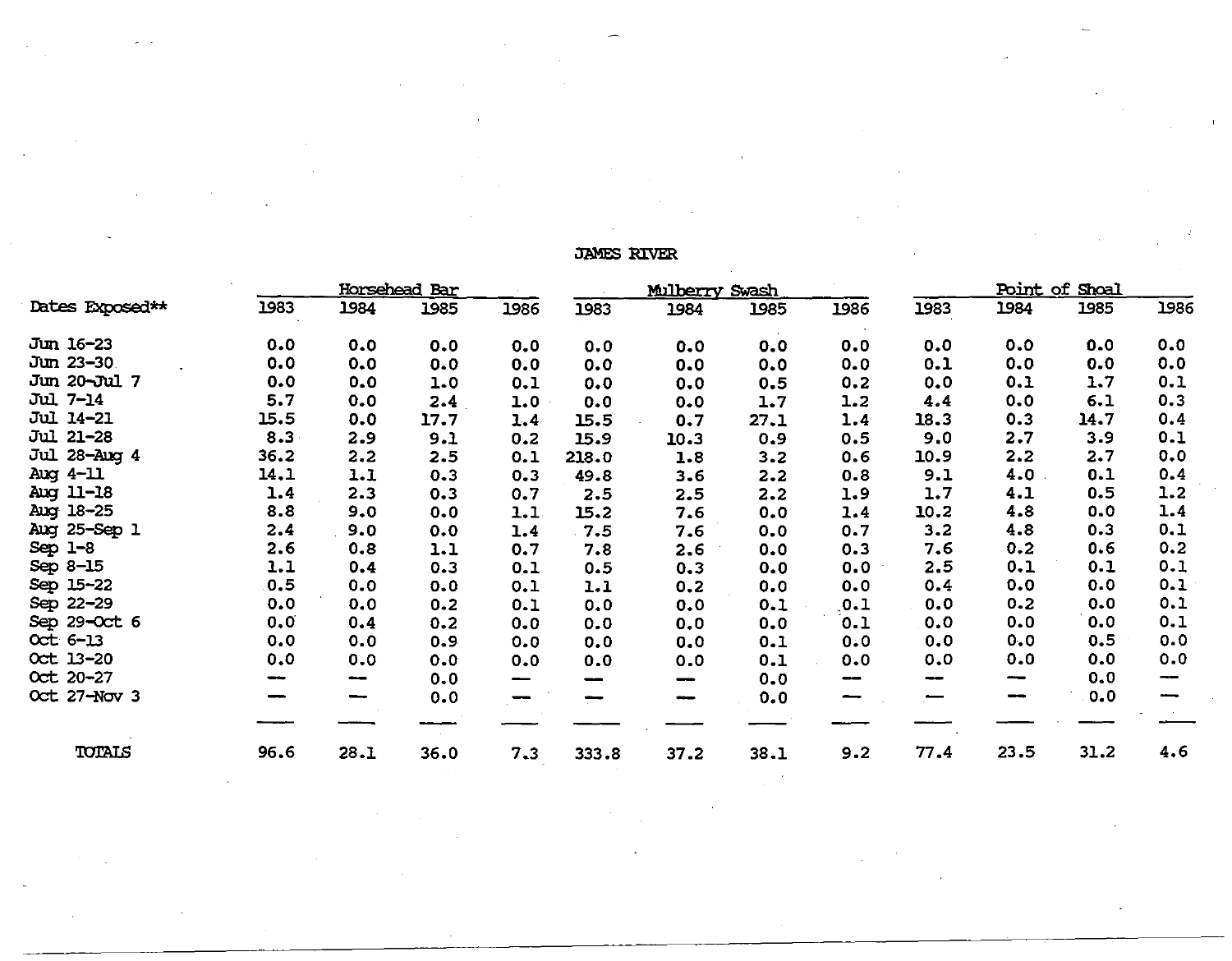# JAMES RIVER

|                 |         | Deepwater Shoal |                          |      |
|-----------------|---------|-----------------|--------------------------|------|
| Dates Exposed** | 1983    | 1984            | 1985                     | 1986 |
| Jun 16-23       | 0.0     | 0.0             | 0.0                      | 0, 0 |
| Jun 23-30       | 0.0     | 0.0             | 0.0                      | 0.0  |
| Jun 30-Jul 7    | 0.0     | 0.0             | 0.2                      | 0.1  |
| Jul 7-14        | 9.0     | $0.0^\circ$     | $\overline{\phantom{a}}$ | 0.4  |
| Jul 14-21       | 17.9    | 0.0             |                          | 0.5  |
| Jul 21–28       | 7.8     | 0.3             | 0.5                      | 0.0  |
| Jul 28-Aug 4    | 6.4     | 0.1             |                          |      |
| Aug 4-11        | 9.2     | 0.0             | 0.1                      | 0.2  |
| Aug 11-18       | $0 - 2$ | 0.3             | 0.0                      | 0.2  |
| Aug 18-25       | 7.7     | 1.0             | 0.0                      | 0.3  |
| Aug 25-Sep 1    | 0.6     | 1.0             | 0.0                      | --   |
| Sep 1-8         | 2.2     | 0.0             | 0.0                      | 0,2  |
| Sep 8-15        | 0.5     | 0.0             | 0.0                      | 0.1  |
| Sep 15-22       | 0.5     | 0.0             | 0.0                      | 0.0  |
| Sep 22-29       | 0.0     | 0.0             | ÷                        | 0.0  |
| Sep 29-Oct 6    | 0.0     | 0.0             | 0.0                      |      |
| $Oct 6-13$      | 0,0     | 0.0             | 0.3                      |      |
| Oct 13-20       | 0.0     | 0.0             |                          |      |
|                 |         |                 |                          |      |
| TOTALS          | 62.0    | 2.7             | 1.1                      | 2.0  |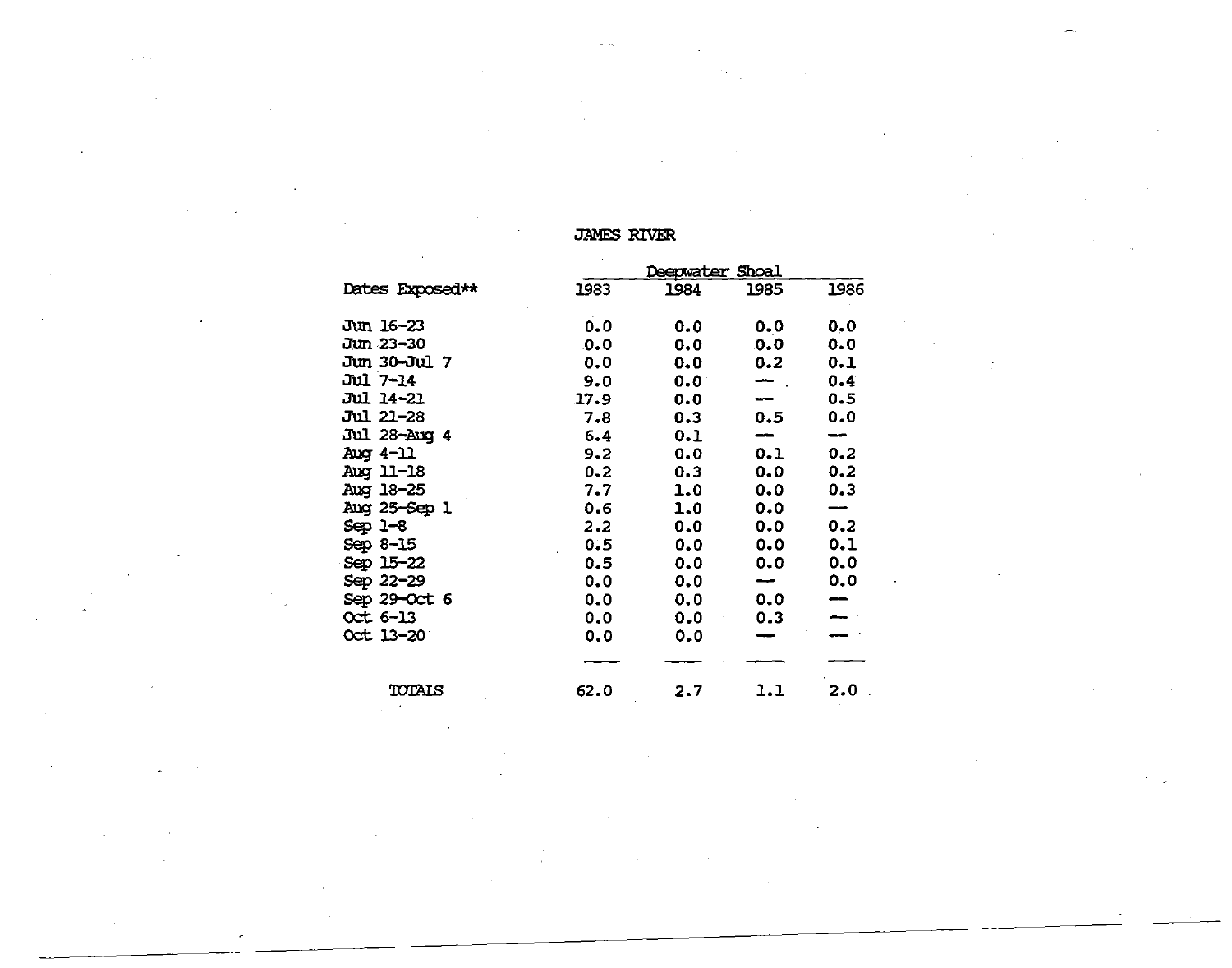|                  | YORK RIVER<br><b>VIMS Ferry Pier</b><br>1983<br>1984 |         | WARE RIVER<br>Off Wilson's Creek<br><u>Station 12</u> |       |      |      |      | <b>EAST RIVER</b><br>Mouth<br>Station 6 |      |      |      |      |
|------------------|------------------------------------------------------|---------|-------------------------------------------------------|-------|------|------|------|-----------------------------------------|------|------|------|------|
| Dates Exposed**  |                                                      |         | 1985                                                  | 1986  | 1983 | 1984 | 1985 | 1986                                    | 1983 | 1984 | 1985 | 1986 |
| Jun 16-23        | 0.0                                                  | 0.0     | 0.0                                                   | 0.1   | 0.0  | 0.0  | 0.3  | 0.4                                     | 0.0  | 0.0  | 0.1  | 0.9  |
| Jun 23-Jun 30    | 0.0                                                  | 0.0     | 0.0                                                   | 0.1   | 0.0  | 0.0  | 0.0  | 0.1                                     | 0.0  | 0.4  | 0.1  | 0.2  |
| Jun 30-Jul 7     | .0.2                                                 | 0.0     | 0.0                                                   | 0.1   | 0.1  | 0.1  | 0.0  | 0.3                                     | 3.5  | 0.3  | 0.0  | 0.2  |
| Jul 7-14         | 0.1                                                  | 0.0     | 0.1                                                   | 0.4   | 0.1  | 1.2  | 0.0  | 0.2                                     | 0.5  | 1.1  | 0.0  | 1.2  |
| <b>Jul 14-21</b> | 0.0                                                  | 0.0     | 0.1                                                   | 3.8   | 0.1  | 31.4 | 0.1  | 0.5                                     | 1.2  | 3.6  | 1.6  | 1.1  |
| Jul 21-28        | 0.0                                                  | 0.1     | 0.1                                                   | 16.6  | 0.7  | 2.0  | 0.2  | 0.5                                     | 2.7  | 3.6  | 1.2  | 0.8  |
| Jul 28-Aug 4     | 0.1                                                  | 0.1     | 0.1                                                   | 56.5  | 0.9  | 0.7  | 0.1  | 1.1                                     | 2.5  | 1.2  | 3.1  | 14.2 |
| Aug 4-11         | 0.0                                                  | 0.2     | 0.2                                                   | 52.9  | 7.0  | 0.1  | 0.0  | 0.8                                     | 6.5  | 0.3  | 0.7  | 6.4  |
| Aug 11-18        | 0.0                                                  | 0.6     | 0.0                                                   | 26.8  | 0.0  | 0.2  | 1.0  | 0.8                                     | 0.7  | 1.0  | 0.0  | 2.4  |
| Aug 18-25        | 0.1                                                  | 0.6     | 3.2                                                   | 4.2   | 0.2  | 2.6  | 0.0  | 0.7                                     | 1.1  | 2.0  | 0.2  | 1.6  |
| Aug 25-Sep 1     | 0.6                                                  | 0.3     | 4.2                                                   | 2.4   | 0.3  | 0.6  | 0.0  | 0.1                                     | 1.0  | 0.5  | 0.8  | 0.2  |
| $Sep 1-8$        | 1.5                                                  | 0.0     | 4.1                                                   | 0.2   | 1.0  | 0.3  | 0.0  | 0.1                                     | 0.6  | 0.1  | 1.4  | 0.0  |
| Sep 8-15         | 2.4                                                  | 0.3     | 0.5.                                                  | 0.5   | 0.6  | 0.0  | 0.0  | 0.1                                     | 4.1  | 0.0  | 0.0  | 0.0  |
| Sep 15-22        | 0.0                                                  | 0.0     | 1.7                                                   | 0.2   | 0.0  | 0.0  | 0.0  | 0.0                                     | 1.4  | 0.0  | 0.0  | 0.0  |
| Sep 22-29        | 0.7                                                  | $0 - 0$ | 3.2                                                   | 0.1   | 0.0  | 0.0  | 0.0  | 0,0                                     | 1.0  | 0.0  | 0.0  | 0.0  |
| Sep 29-Oct 6     | 0.5                                                  | 0.0     | 1.2                                                   | 0.1   | 0.0  | 0.1  | 0.0  | 0.0                                     | 0.0  | 0.0  | 0.2  | 0.0  |
| Oct 6-13         | 0.0                                                  | 0.0     | 1.1                                                   | 0.1   | 0.0  | --   | 0.0  | $\hspace{0.5cm}$                        | 0.0  | 0.0  | 0.0  | 0.0  |
| Oct 13-20        | 0.0                                                  | 0.0     | 0.3                                                   | 0.1   | --   |      |      |                                         | --   |      |      |      |
| Oct 20-27        | 0.0                                                  | --      | 0.2                                                   |       |      |      |      |                                         |      |      |      |      |
| Oct 27-Nov 3     |                                                      |         | 0.1                                                   |       |      |      |      |                                         |      |      |      |      |
| Nov 3-10         |                                                      |         | 0.1                                                   |       |      |      |      |                                         |      |      |      |      |
|                  |                                                      |         |                                                       |       |      |      |      |                                         |      |      |      |      |
| TOTALS           | 6.2                                                  | 2.2     | 20.5                                                  | 165.2 | 11.0 | 39.3 | 1.7  | 5.7                                     | 26.8 | 14.1 | 9.4  | 29.2 |

a de la construcción de la construcción de la construcción de la construcción de la construcción de la constru<br>En 1930, en la construcción de la construcción de la construcción de la construcción de la construcción de la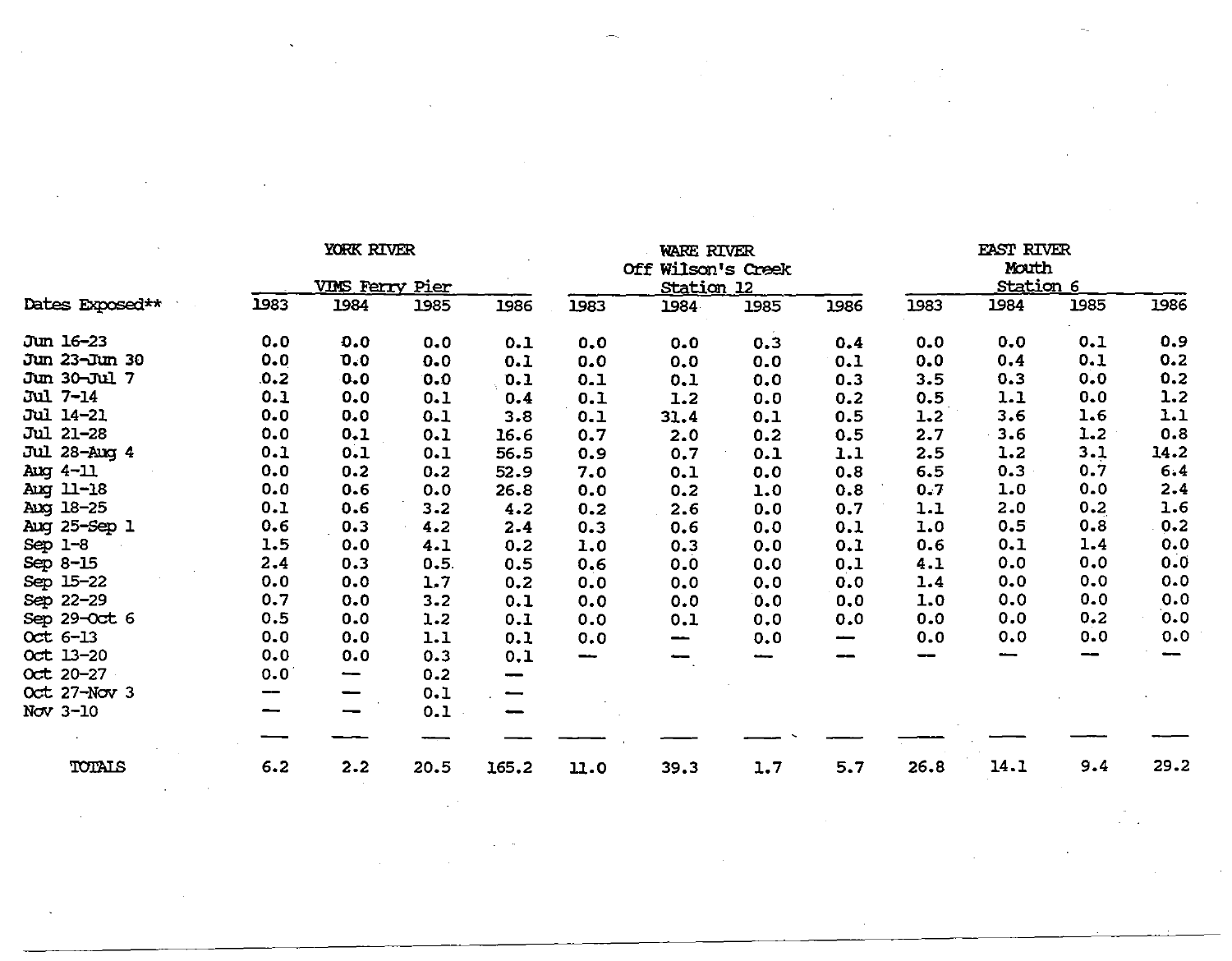|                  |      | PEPPER CREEK             |                          |       |                              |                 |      | <b>MOBJACK BAY</b> |      |                   |         |      |
|------------------|------|--------------------------|--------------------------|-------|------------------------------|-----------------|------|--------------------|------|-------------------|---------|------|
|                  |      | Mouth                    |                          |       |                              | Off Brown's Bay |      |                    |      | Tow Stake         |         |      |
|                  |      | <b>Station 7</b>         |                          |       |                              | Station 14      |      |                    |      | <b>Station 13</b> |         |      |
| Dates Exposed**  | 1983 | 1984                     | 1985                     | 1986  | 1983                         | 1984            | 1985 | 1986               | 1983 | 1984              | 1985    | 1986 |
| Jun 16-23        | 0.0  | 0.0                      | 0.0                      | 0.0   | 0.0                          | 0.0             | 0.0  | 0.0                | 0.0  | 0.0               | 0.3     | 1.8  |
| Jun 23-30        | 0.0  | 0.0                      | 0.0                      | 0.0   | 0.0                          | 0.0             | 0.0  | 0.0                | 0.0  | 0.0               | 0.0     | 2.6  |
| Jun 30-Jul 7     | 0.0  | 0.0                      | 0.0                      | 0.4   | 0.2                          | 0.0             | 0.1  | 0.3                | 0.9  | 0.0               | 0.0     | 0.7  |
| Jul 7-14         | 6.5  | 0.0                      | 0.0                      | 0.1   | 0.7                          | 0.0             | 0.0  | 1.4                | 1.4  | 0.3               | 0.0     | 0.4  |
| <b>Jul 14-21</b> | 1.8  | 0.3                      | 5.5                      | 3.8   | 1.9                          | 1.0             | 1.0  | 4.2                | 0.5  | 2.6               | $0.3$ . | 0.8  |
| Jul 21-28        | 1.6  | 0.2                      | 8.9                      | 6.1   | 1.0                          | 0.5             | 0.5  | 10.2               | 1.2  | 5.4               | 0.1     | 0.5  |
| Jul 28-Aug 4     | 1.2  | 2.1                      | 19.6                     | 184.4 | 1.0                          | 0.1             | 1.2  | 83.3               | 1.9  | 2.9               | 0.0     | 0.6  |
| $Aug 4-11$       | 0.8  | 4.9                      | 36.1                     | 59.0  | 3.5                          | 0.4             | 0.3  | 95.3               | 6.4  | 0.5               | 0.0     | 1.5  |
| Aug 11-18        | 1.0  | 1.3                      | 2.6                      | 5.6   | 0.0                          | 0.0             | 0.1  | 28.1               | 0.5  | 0.0               | 0.0     | 4.0  |
| Aug 18-25        | 0.7  | 5.7                      | 3.7                      | 3.3   | 0.4                          | 1.5             | 0.2  | 17.1               | 0.5  | 1.8               | 0.0     | 2.7  |
| Aug 25-Sep 1     | 0.2  | 0.3                      | 5.4                      | 1.3   | 1.0                          | $0.0 -$         | 0.3  | 0.6                | 0.3  | 0.0               | 1.1     | 0.1  |
| Sep $1-8$        | 21.8 | 2.8                      | 21.0                     | 0.3   | 30.5                         | 0.7             | 2.1  | 0.2                | 1.6  | 0.7               | 0.6     | 0.0  |
| Sep 8-15         | 47.8 | 0.7                      | 2.7                      | 0.1   | 31.3                         | 0.2             | 0.3  | 0.1                | 2.9  | 0.0               | 0.0     | 0.0  |
| Sep 15-22        | 3.5  | 0.0                      | 1.7                      | 0.0   | 0.6                          | 0.2             | 0.4  | 0.0                | 0.6  | 0.0               | 0.0     | 0.0  |
| Sep 22-29        | 0.2  | 0.0                      | 1.9                      | 0.0   | $\qquad \qquad \blacksquare$ | 0.0             | 0.2  | 0.1                | 0.0  | 0.0               | 0.0     | 0.0  |
| Sep 29-Oct 6     | 0.2  | 0.0                      | 3.4                      | 0.1   | $\overline{\phantom{m}}$     | 0.0             | 0.2  | 0.1                | 0.1  | 0.1               | 0.0     | 0.0  |
| Oct 6-13         | 0.2  | $\overline{\phantom{m}}$ | 0.0                      | 0.1   | $\overline{\phantom{0}}$     | --              | 0.2  | 0.1                | 0.0  | --                |         |      |
| Oct 13-20        |      | --                       | $\overline{\phantom{a}}$ | --    |                              | ╾               |      | --                 |      |                   | --      | --   |
|                  |      |                          |                          |       |                              |                 |      |                    |      |                   |         |      |
| TOTALS           | 87.5 | 18.3                     | 112.5                    | 264.6 | 71.1                         | 4.6             | 7.1  | 241.1              | 18.8 | 14.3              | 2.5     | 15.7 |

 $\mathcal{L}^{\text{max}}_{\text{max}}$ 

 $\mathcal{L}(\mathcal{F})$ 

 $\label{eq:2.1} \frac{1}{\sqrt{2}}\left(\frac{1}{\sqrt{2}}\right)^{2} \left(\frac{1}{\sqrt{2}}\right)^{2} \left(\frac{1}{\sqrt{2}}\right)^{2} \left(\frac{1}{\sqrt{2}}\right)^{2} \left(\frac{1}{\sqrt{2}}\right)^{2} \left(\frac{1}{\sqrt{2}}\right)^{2} \left(\frac{1}{\sqrt{2}}\right)^{2} \left(\frac{1}{\sqrt{2}}\right)^{2} \left(\frac{1}{\sqrt{2}}\right)^{2} \left(\frac{1}{\sqrt{2}}\right)^{2} \left(\frac{1}{\sqrt{2}}\right)^{2} \left(\$ 

 $\label{eq:2.1} \frac{1}{\sqrt{2}}\int_{0}^{\infty}\frac{d\mu}{\lambda} \left(\frac{d\mu}{\lambda} \right)^2 \left(\frac{d\mu}{\lambda} \right)^2 \left(\frac{d\mu}{\lambda} \right)^2 \left(\frac{d\mu}{\lambda} \right)^2 \left(\frac{d\mu}{\lambda} \right)^2 \left(\frac{d\mu}{\lambda} \right)^2 \left(\frac{d\mu}{\lambda} \right)^2 \left(\frac{d\mu}{\lambda} \right)^2 \left(\frac{d\mu}{\lambda} \right)^2 \left(\frac{d\mu}{\lambda} \right)^2 \left(\frac{d\mu}{\lambda} \right)^2 \left(\frac{d$ 

 $\label{eq:2.1} \frac{1}{2} \sum_{i=1}^n \frac{1}{2} \sum_{i=1}^n \frac{1}{2} \sum_{i=1}^n \frac{1}{2} \sum_{i=1}^n \frac{1}{2} \sum_{i=1}^n \frac{1}{2} \sum_{i=1}^n \frac{1}{2} \sum_{i=1}^n \frac{1}{2} \sum_{i=1}^n \frac{1}{2} \sum_{i=1}^n \frac{1}{2} \sum_{i=1}^n \frac{1}{2} \sum_{i=1}^n \frac{1}{2} \sum_{i=1}^n \frac{1}{2} \sum_{i=1}^n \frac{$ 

 $\hat{R}_{\rm eff}$  and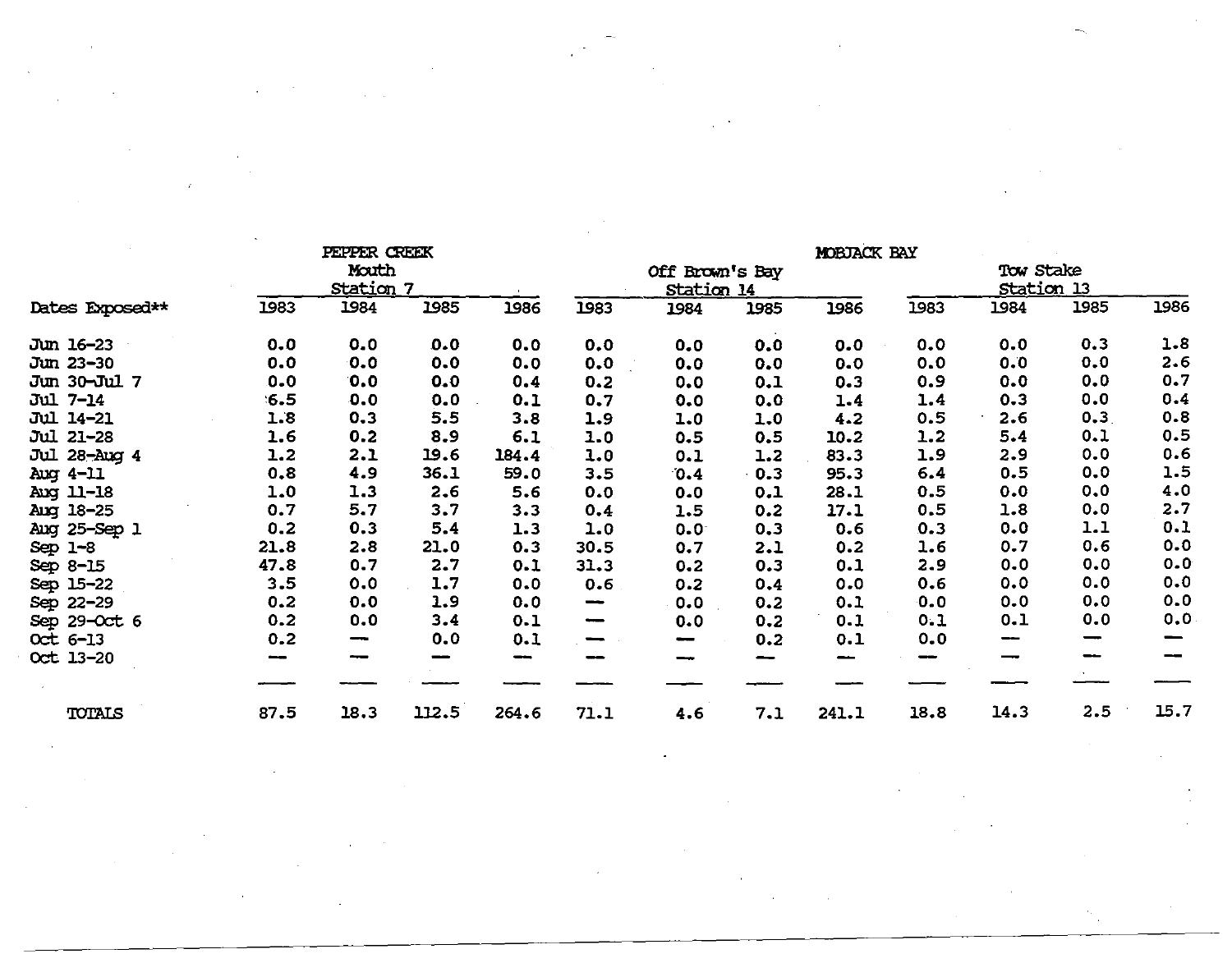|                  |      | PIANKATANK RIVER<br><b>Burton Point</b><br><b>Station G</b> |      |       |      | PIANKATANK RIVER<br>Three Branches<br><u>Station D</u> |      |      |
|------------------|------|-------------------------------------------------------------|------|-------|------|--------------------------------------------------------|------|------|
| Dates Exposed**  | 1983 | 1984                                                        | 1985 | 1986  | 1983 | 1984                                                   | 1985 | 1986 |
| Jun 16-23        | 0.0  | 0.0                                                         | 0.0  | 0.7   | 0.0  | 0.0                                                    |      | 0.0  |
| Jun 23-30        | 0.0  | 0.0                                                         | 0.1  | 0.1   | 0.0  | 0.0                                                    |      | 0.0  |
| Jun 30-Jul 7     | 0.1  | 0.0                                                         | 1.5  | 60.6  | 0.0  | 0.0                                                    | —    | 14.1 |
| <b>Jul 7-14</b>  | 0.1  | 0.2                                                         | 3.9  | 124.2 | 0.0  | 0.0                                                    | --   | 58.0 |
| <b>Jul 14-21</b> | 0.0  | 12.1                                                        | 66.0 | 29.7  | 6.9  | 1.8                                                    | --   | 14.1 |
| <b>Jul 21-28</b> | 9.3  | 1.3                                                         | —    | 14.5  | 3.1  | 2.1                                                    |      | 5.1  |
| Jul 28-Aug 4     | 3.9  | 9.6                                                         | 12.7 | 15.3  | 6.6  | 1.6                                                    | --   | 2.7  |
| Aug 4-11         | 1.1  | 9.5                                                         | 0.9  | 4.5   | 0.4  | 9.4                                                    |      | 1.5  |
| Aug 11-18        | 1.7  | 5.0                                                         | 0.2  | 1.8   | 1.2  | 1.7                                                    |      | 1.2  |
| Aug 18-25        | 1.6  | 0.5                                                         | 0.0  | 1.1   | 1.2  | 0.6                                                    |      | 0.9  |
| Aug 25-Sep 1     | 0.9  | 0.4                                                         | 0.4  | 0.2   | 2.0  | 0.0                                                    |      | 0.2  |
| Sep $1 - 8$      | 4.2  | 0.1                                                         | 0.0  | 0.1   | 4.2  | 0.2                                                    |      | 0.1  |
| Sep 8-15         | 4.0  | 0.1                                                         | 0.0  | 0.0   | 1.4  | 0.2                                                    |      | 0.0  |
| Sep 15-22        | 0.2  | 0.0                                                         | 0.0  | 0.0   | 0.2  | 0.0                                                    |      | 0.0  |
| Sep 22-29        | 0.0  | 0.0                                                         | 0.0  | 0.0   | 0.0  | 0.0                                                    |      | 0.0  |
| Sep 29-Oct 6     | 0.0  | 0.0                                                         | 0.0  | 0.0   | 0.0  | 0.0                                                    | --   | 0.0  |
| $Oct 6-13$       |      | 0.0                                                         | 0.0  | 0.0   | 0.0  | 0.0                                                    |      | 0.0  |
|                  |      |                                                             |      |       |      |                                                        |      |      |
| TOTALS           | 27.1 | 38.8                                                        | 85.7 | 252.8 | 27.2 | 17.6                                                   |      | 97.9 |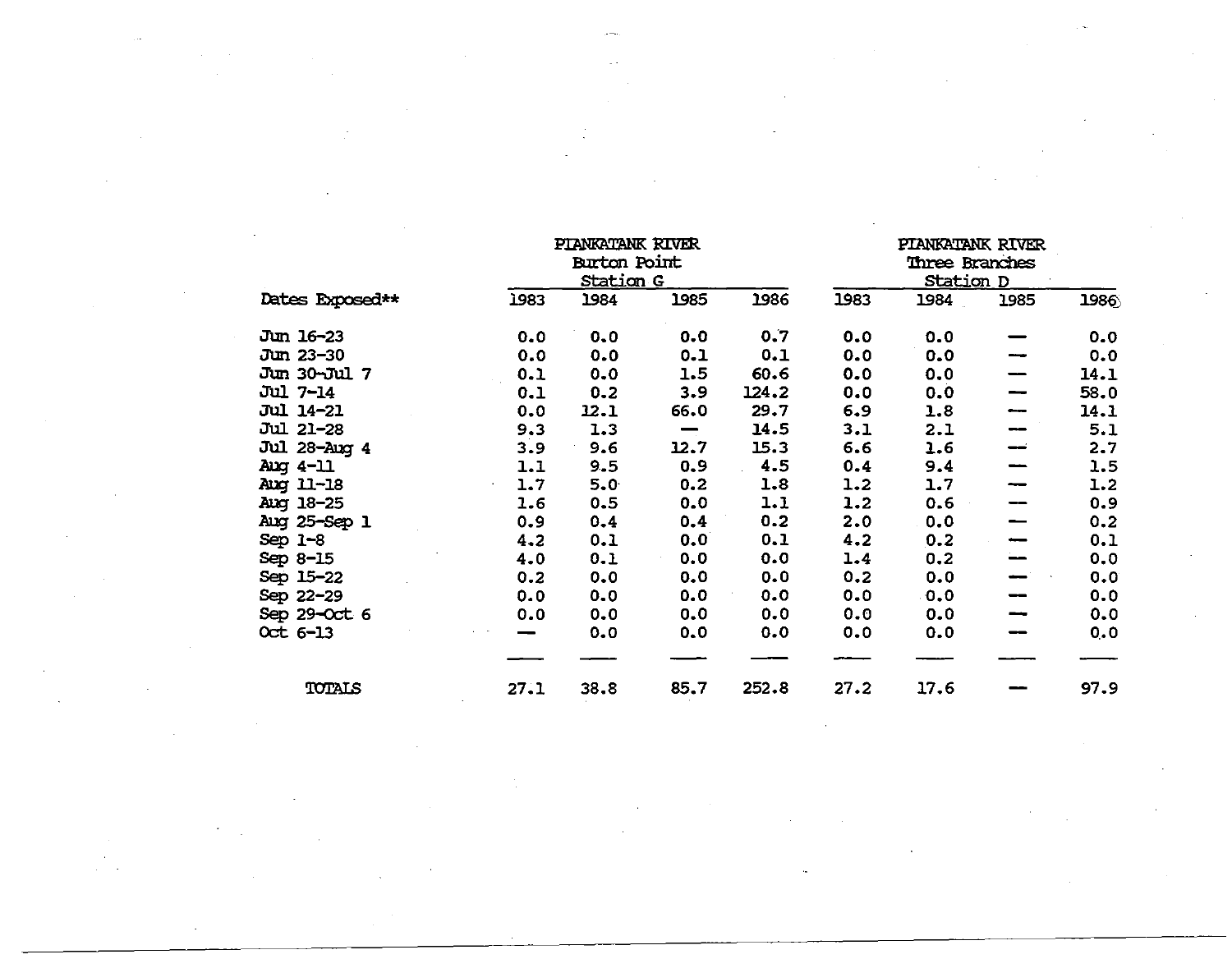|                  |         | PIANKATANK RIVER<br>Palace Bar<br><u>Station J</u> |       |       |       | PIANKATANK RIVER<br>Ginney Point<br><u>Station K</u> |                          |       | RAPPAHANNOCK RIVER<br><b>Locklies</b> |
|------------------|---------|----------------------------------------------------|-------|-------|-------|------------------------------------------------------|--------------------------|-------|---------------------------------------|
| Dates Exposed**  | 1983    | 1984                                               | 1985  | 1986  | 1983  | 1984                                                 | 1985                     | 1986  | 1986                                  |
| Jun 16-23        | 0.0     | 0.0                                                | 0.2   | .0.1  | 0.0   | 0.0                                                  | 0.1                      | 0.0   | 0.0                                   |
| Jun 23–30        | 0.0     | 0.0                                                | 0.6   | 0.1   | 0.2   | 0.0                                                  | 0.6                      | 0.2   | 0.1                                   |
| Jun 30-Jul 7     | 0.4     | <b>:0:0</b>                                        | 4.5   | 108.0 | 0.3   | .0.0                                                 | 3.0                      | 7.4   | 0.1                                   |
| <b>Jul 7-14</b>  | 0.4     | 0.4                                                | 16.0  | 169.5 | 0.2   | 0.4                                                  | 29.7                     | 46.2  | 2.1                                   |
| <b>Jul 14-21</b> | 1.0     | $-9.2$                                             | 87.8  | 57.0  | 2:5   | 0.3                                                  | 27.8                     | 117.3 | 5.4                                   |
| Jul 21-28        | 24.3    | 25.5                                               | —     | 21.2  | 34.9  | 65.6                                                 | $\overline{\phantom{m}}$ | 24.8  | 6.0                                   |
| Jul 28-Aug 4     | 89.3    | 12.3                                               | 5.5   | 10.4  | 67.3  | 19.6                                                 | 12.7                     | 3.0   | 5.9                                   |
| Aug 4-11         | 2.6     | 1.5                                                | 7.1   | 2.7   | 7.5   | 4.8                                                  | 2.1                      | 2.7   | 5.9                                   |
| Aug 11-18        | 1.2     | 3.8                                                | 0.3   | 3.2   | 1.4   | 7.4                                                  | 0.4                      | 1.7   | 1.4                                   |
| Aug 18-25        | 1.2     | 2.2                                                | 0.2   | 3.7   | 1.3   | 11.2                                                 | 0.0                      | 0.8   | 0.5                                   |
| Aug 25-Sep 1     | 6.7     | 3.4                                                | 0.5   | 0.4   | 15.8  | 3.6                                                  | 0.2                      | 0.1   | 0.2                                   |
| Sep 1-8          | 17.8    | 0.2                                                | 0.0   | 0.1   | 35.8  | 3.1                                                  | 0.1                      | 0.0   | 0.1                                   |
| Sep 8-15         | $0 - 3$ | 0.1                                                | 0.0   | 0.1   | 2.2   | 3.1                                                  | 0.0                      | 0.0   | 0.0                                   |
| Sep 15-22        | 0.7     | 0.1                                                | 1.5   | 0.0   | 2.2   | 3.1                                                  | 3.4                      | 0.0   | 0.0                                   |
| Sep 22-29        | 0.2     | 0.5                                                | 0.3   | 0.0   | 0.1   | 2.6                                                  | 2.6                      | 0.0   | 0.0                                   |
| Sep 29-Oct 6     | 0.0     | 0.5                                                | 0.0   | 0.0   | 0.0   | 1.8                                                  | 0.0                      | 0.0   | 0.0                                   |
| Oct 6-13         | 0.1     | 0.0                                                | 0.0   | 0.0   | 0.0   |                                                      | 0.0                      | 0.0   | 0.0                                   |
|                  |         |                                                    |       |       |       |                                                      |                          |       |                                       |
| TOTALS           | 146.2   | 59.7                                               | 124.5 | 376.5 | 171.7 | 126.6                                                | 82.7                     | 204.2 | 27.7                                  |

a de la construcción de la construcción de la construcción de la construcción de la construcción de la constru<br>En la construcción de la construcción de la construcción de la construcción de la construcción de la construcc

 $\mathcal{L}(\mathcal{L}(\mathcal{L}))$  and  $\mathcal{L}(\mathcal{L}(\mathcal{L}))$  . The contribution of  $\mathcal{L}(\mathcal{L})$ 

 $\mathcal{L}(\mathcal{A})$  .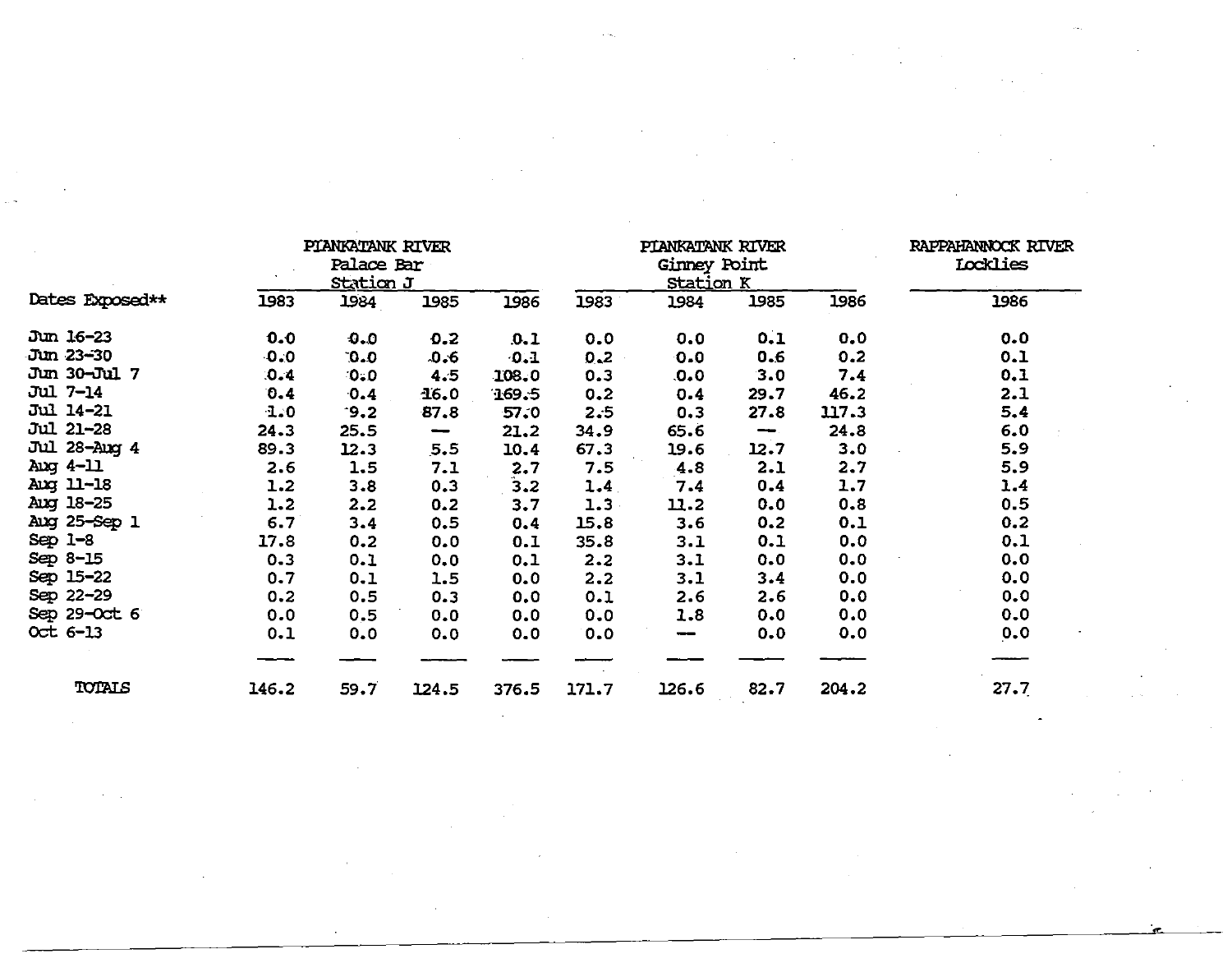|                  | Dameron Marsh<br>Station a |      |      |      | GREET MICHATICO KIVEK<br>Cranes Creek<br><b>Station b</b> |      |                                 |       | <b>Fleet Point</b><br><b>Station c</b> |      |      |      |
|------------------|----------------------------|------|------|------|-----------------------------------------------------------|------|---------------------------------|-------|----------------------------------------|------|------|------|
| Dates Exposed**  | 1983                       | 1984 | 1985 | 1986 | 1983                                                      | 1984 | 1985                            | 1986  | 1983                                   | 1984 | 1985 | 1986 |
| Jun 16-23        | 0.0                        | 0.0  | 0.0  | 0.0  | 0.0                                                       | 0.0  | 0.0                             | 0.0   | 0.0                                    | 0.0  | 0.0  | 0.0  |
| Jun 23-30        | 0.0                        | 0.0  | 0.0  | 0.0  | 0.0                                                       | 0.0  | $\overline{\phantom{m}}$        | 0.0   | 0.0                                    | 0.0  | 0.0  | 0.0  |
| Jun 30-Jul 7     | 0.0                        | 0.0  | 0.0  | 1.5  | 0.0                                                       | 0.0  | 0.0                             | 4.7   | 0.0                                    | 0.0  | 0.1  | 2.1  |
| Jul 7-14         | 0.0                        | 0.3  | 0.1  | 20.4 | 0.0                                                       | 0.0  | 0.4                             | 50.4  | 0.0                                    | 0.0  | 0.1  | 2.1  |
| <b>Jul 14-21</b> | 0.0                        | 0.0  | 1.3  | 4.0  | 0.0                                                       | 0.0  | 0.2                             | 21.0  | 0.0                                    | 0.1  | 0.1  | 1.1  |
| Jul 21-28        | 0.0                        | 0.0  | 1.5  | 2.5  | 0.0                                                       | 0.0  | 0.8                             | 8.1   | 0.1                                    | 0.0  | 9.2  | 4.5  |
| Jul 28-Aug 4     | 0.0                        | 0.1  | 3.1  | 6.1  | 0.3                                                       | 0.1  | 2.8                             | 19.9  | 0.1                                    | 0.1  | 68.3 | 10.7 |
| Aug 4-11         | 0.0                        | 0.4  | 2.4  | 6.6  | 0.0                                                       | 0.3  | 1.5                             | 5.9   | 0.4                                    | 0.1  | 0.2  | 12.0 |
| Aug 11-18        | 0.6                        | 0.0  | 0.0  | 1.6  | 0.7                                                       | 0.2  | $\overline{\phantom{0}}$        | 3.4   | 0.0                                    | 0.7  | 0.0  | 7.0  |
| Aug 18-25        | 0.5                        | 0.0  | 0.0  | 0.5  | 0.0                                                       | 0.0  | 0.0                             | 6.0   | 1.6                                    | 0.5  | 0.2  | 2.6  |
| Aug 25-Sep 1     | 9.2                        | 0.0  | 0.2  | 0.1  | 1.9                                                       | 0.2  | 0.6                             | 2.1   | 14.3                                   | 0.0  | 0.0  | 0.6  |
| Sep $1-8$        | 0.0                        | 0.0  | 0.0  | 0.0  | 0.3                                                       | 0.0  | 0.0                             | 0.1   | 11.3                                   | 0.2  | 0.1  | 0.1  |
| Sep 8-15         | 2.4                        | 0.1  | 0.0  | 0.0  | 2.5                                                       | 0.5  | 0.0                             | 0.0   | 14.3                                   | 0.0  | 0.1  | 0.0  |
| Sep. 15-22       | 0.0                        | 0.0  | 0.0  | 0.0  | 0.9                                                       | 0.0  | 0.0                             | 0.0   | 0.2                                    | 0.0  | 0.0  | 0.0  |
| Sep 22-29        | 0.0                        | 0.0  | 0.0  | 0.0  | 0.1                                                       | 0.0  | 0.0                             | 0.0   | 0.4                                    | 0.0  | 0.0  | 0.0  |
| Sep 29-Oct 6     | 0.0                        | 0.0  | 0.0  | 0.0  | 0.0                                                       | 0.0  | 0.0                             | 0.0   | 0.0                                    | 0.0  | 0.0  | 0.0  |
| Oct 6-13         |                            | --   | -    | 0.0  | --                                                        |      | $\qquad \qquad \longrightarrow$ | 0.0   | --                                     |      | --   | 0.0  |
|                  |                            |      |      |      |                                                           |      |                                 |       |                                        |      |      |      |
| TOTALS           | 12.7                       | 0.9  | 8.6  | 43.3 | 6.7                                                       | 1.3  | 6.3                             | 121.6 | 42.7                                   | 1.7  | 78.4 | 42.8 |

 $\mathbf{u}$ g treated rivers  $\mathbf{u}$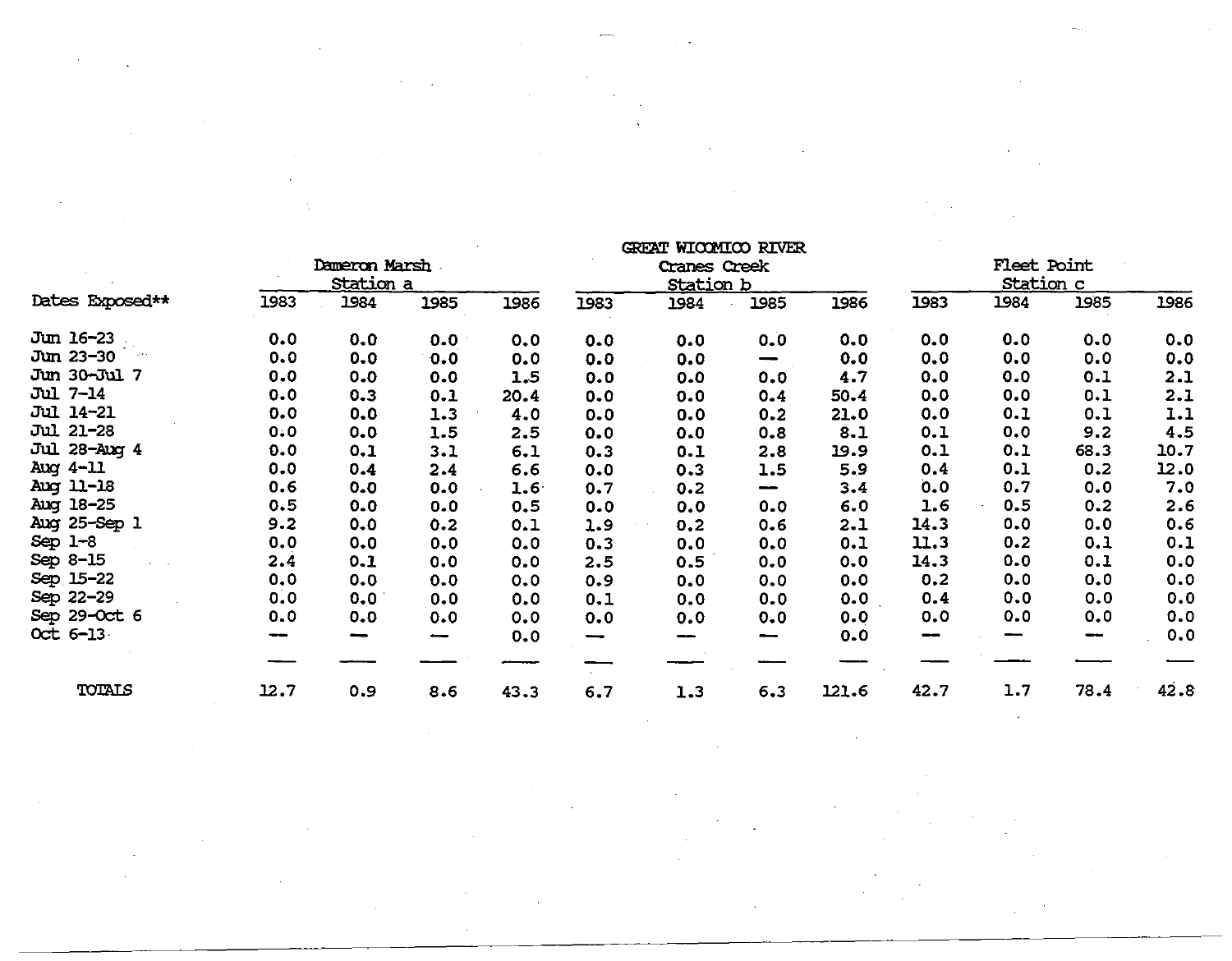|                  |      |                                         |      |      |      | GREAT WICOMICO RIVER             |      |       |      |                        |                  |       |
|------------------|------|-----------------------------------------|------|------|------|----------------------------------|------|-------|------|------------------------|------------------|-------|
|                  |      | <b>Whaley Flats</b><br><u>Station b</u> |      |      |      | Haynie Point<br><u>Station e</u> |      |       |      | Shell Bar<br>Station f |                  |       |
| Dates Exposed**  | 1983 | 1984                                    | 1985 | 1986 | 1983 | 1984                             | 1985 | 1986  | 1983 | 1984                   | 1985             | 1986  |
| Jun 16-23        | 0.0  | 0.0                                     | 0.0  | 0.0  | 0.0  | 0.0                              | 0.0  | 0.0   | 0.0  | 0.0                    | 0.0              | 0.0   |
| Jun 23-30        | 0.0  | 0.0                                     | 0.0  | 0.0  | 0.0  | 0.0                              | 0.0  | 0.0   | 0.0  | 0.0                    | 0.0              | 0.0   |
| Jun 30-Jul 7     | 0.0  | 0.0                                     | 0.0  | 1.5  | 0.0  | 0.0                              | 0, 0 | 5.1   | 0.0  | 0.0                    | $\hspace{0.5cm}$ | 15.3  |
| Jul 7-14         | 0.0  | 0.0                                     | 0.0  | 21.8 | 0.0  | 0.0                              | 1.8  | 92.8  | 0.0  | 0.5                    | 7.6              | 51.9  |
| <b>Jul 14-21</b> | 0.0  | 0.0                                     | 0.5  | 8.8  | 0.0  | 0.2                              | 0.2  | 28.0  | .0.0 | 2.3                    | 4.4              | 17.5  |
| Jul 21-28        | 0.0  | 0.0                                     | 1.0  | 5.5  | 0.0  | 0.0                              | 0.4  | 17.6  | 0.0  | 0.9                    | 2.6              | 3.1   |
| Jul 28-Aug 4     | 0.0  | 0.0                                     | 0.3  | 5.4  | 0.1  | 0.0                              | 3.8  | 10.8  | 0.0  | 0.2                    | 1.8              | 13.2  |
| Aug 4-11         | 0.0  | 0.1                                     | 0.3  | 4.1  | 0.1  | 0.0                              | 1.1  | 8.1   | 0.0  | 0.1                    | 6.8              | 11.6  |
| Aug 11-18        | 0.0  | 0.1                                     | 0.1  | 2.5  | 0.4  | 0.1                              | 0.0  | 3.3   | 0.9  | 0.1                    | 1.5              | 5.4   |
| Aug 18-25        | 0.2  | 0.2                                     | 0.0  | 0.6  | 0.1  | 0.0                              | 0.0  | 3.5   | 1.1  | 0.5                    | 0.9              | 5.6   |
| Aug 25-Sep 1     | 2.0  | 0.0                                     | 0.1  | 0.1  | 2.6  | 0.0                              | 0.2  | 1.3   | 23.3 | 0.6                    | 2.4              | 1.9   |
| $Sep$ $1-8$      | 0.0  | 0.0                                     | 0.0  | 0.1  | 5.0  | 0.2                              | 0.1  | 0.1   | 8.0  | 0.0                    | 0.0              | 0.0   |
| Sep 8-15         | 2.0  | 0.0                                     | 0.0  | 0.0  | 4.5  | 0.2                              | 0.0  | 0.0   | 23.0 | 0.3                    | 0.1              | 0.0   |
| Sep 15-22        | 0.0  | 0.0                                     | 0.0  | 0.0  | 0.1  | 0.0                              | 0.0  | --    | 1.2  | 0.2                    | 0.0              | 0.1   |
| Sep 22-29        | 0.0  | 0.0                                     | 0.0  | 0.0  | 0.0  | 0.0                              | 0.0  | 0.1   | 0.0  | 0.2                    | 0.0              | 0.1   |
| Sep 29-Oct 6     | 0.0  |                                         | 0.0  | 0.0  | 0.0  | 0.0                              | 0.0  | 0.1   | 0.2  | 0.0                    | 0.0              | 0.2   |
| $Oct 6-13$       |      |                                         | -    | 0.0  | --   | --                               |      | 0.0   |      |                        | ---              | 0.2   |
|                  |      |                                         |      |      |      |                                  |      |       |      |                        |                  |       |
| TOTALS           | 4.2  | 0.4                                     | 2.3  | 50.7 | 12.9 | 0.7                              | 7.6  | 170.8 | 57.7 | 5.9                    | 28.1             | 126.1 |

 $\label{eq:2.1} \begin{split} \mathcal{L}_{\text{max}}(\mathbf{r},\mathbf{r}) & = \mathcal{L}_{\text{max}}(\mathbf{r},\mathbf{r}) \mathcal{L}_{\text{max}}(\mathbf{r},\mathbf{r}) \\ & = \mathcal{L}_{\text{max}}(\mathbf{r},\mathbf{r}) \mathcal{L}_{\text{max}}(\mathbf{r},\mathbf{r}) \mathcal{L}_{\text{max}}(\mathbf{r},\mathbf{r}) \mathcal{L}_{\text{max}}(\mathbf{r},\mathbf{r}) \mathcal{L}_{\text{max}}(\mathbf{r},\mathbf{r}) \mathcal{L}_{\text{max}}(\mathbf{r},$ 

 $\label{eq:2.1} \frac{1}{2} \int_{\mathbb{R}^3} \frac{1}{\sqrt{2}} \left( \frac{1}{\sqrt{2}} \int_{\mathbb{R}^3} \frac{1}{\sqrt{2}} \left( \frac{1}{\sqrt{2}} \int_{\mathbb{R}^3} \frac{1}{\sqrt{2}} \int_{\mathbb{R}^3} \frac{1}{\sqrt{2}} \int_{\mathbb{R}^3} \frac{1}{\sqrt{2}} \int_{\mathbb{R}^3} \frac{1}{\sqrt{2}} \int_{\mathbb{R}^3} \frac{1}{\sqrt{2}} \int_{\mathbb{R}^3} \frac{1}{\sqrt{2}} \int$ 

 $\label{eq:2.1} \mathcal{L}=\mathcal{L}(\mathcal{L}^{\text{max}}_{\mathcal{L}}\mathcal{L}^{\text{max}}_{\mathcal{L}}\mathcal{L}^{\text{max}}_{\mathcal{L}}\mathcal{L}^{\text{max}}_{\mathcal{L}}).$ 

 $\mathcal{L}^{\text{max}}_{\text{max}}$  and  $\mathcal{L}^{\text{max}}_{\text{max}}$ 

 $\label{eq:2.1} \mathcal{L}(\mathcal{L}(\mathcal{L})) = \mathcal{L}(\mathcal{L}(\mathcal{L})) = \mathcal{L}(\mathcal{L}(\mathcal{L})) = \mathcal{L}(\mathcal{L}(\mathcal{L}))$ 

 $\hat{\boldsymbol{\epsilon}}$ 

 $\mathcal{L}^{\mathcal{L}}(\mathcal{L}^{\mathcal{L}})$  and  $\mathcal{L}^{\mathcal{L}}(\mathcal{L}^{\mathcal{L}})$  and  $\mathcal{L}^{\mathcal{L}}(\mathcal{L}^{\mathcal{L}})$ 

 $\label{eq:2.1} \mathcal{L}^{\text{max}}_{\text{max}}\left(\mathcal{L}^{\text{max}}_{\text{max}}\right) = \mathcal{L}^{\text{max}}_{\text{max}}\left(\mathcal{L}^{\text{max}}_{\text{max}}\right)$ 

 $\mathcal{L}^{\text{max}}_{\text{max}}$  ,  $\mathcal{L}^{\text{max}}_{\text{max}}$ 

 $\label{eq:2.1} \frac{1}{\sqrt{2\pi}}\int_{\mathbb{R}^3}\frac{1}{\sqrt{2\pi}}\int_{\mathbb{R}^3}\frac{1}{\sqrt{2\pi}}\int_{\mathbb{R}^3}\frac{1}{\sqrt{2\pi}}\int_{\mathbb{R}^3}\frac{1}{\sqrt{2\pi}}\frac{1}{\sqrt{2\pi}}\frac{1}{\sqrt{2\pi}}\frac{1}{\sqrt{2\pi}}\frac{1}{\sqrt{2\pi}}\frac{1}{\sqrt{2\pi}}\frac{1}{\sqrt{2\pi}}\frac{1}{\sqrt{2\pi}}\frac{1}{\sqrt{2\pi}}\frac{1}{\sqrt{2\pi$ 

 $\sim 10^{11}$  km s  $^{-1}$ 

 $\mathcal{L}^{\text{max}}_{\text{max}}$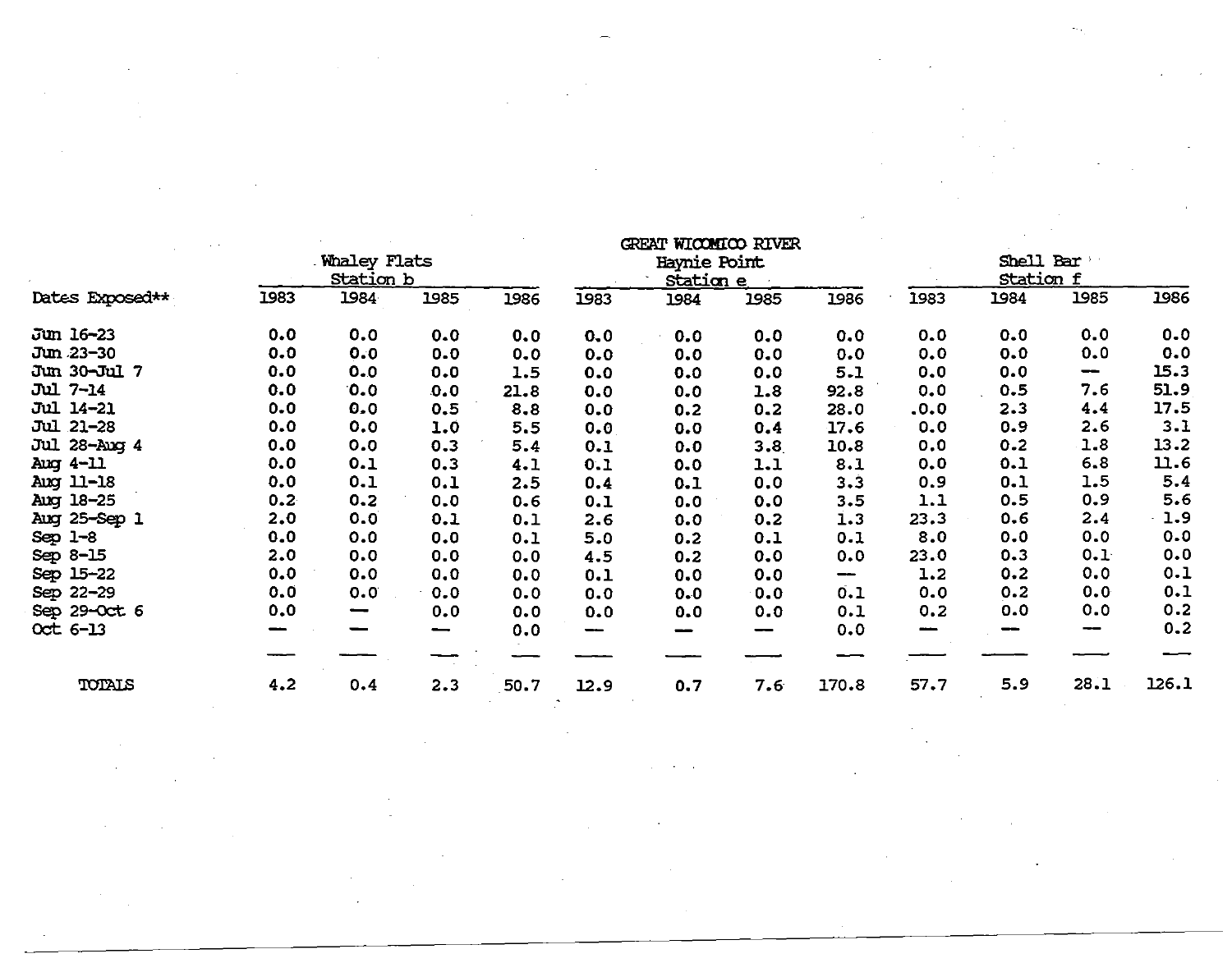|                  |      |                       |         | GREAT WICOMICO RIVER |      |                    |      |       |
|------------------|------|-----------------------|---------|----------------------|------|--------------------|------|-------|
|                  |      | <b>Eudnall's Dock</b> |         |                      |      | <b>Glebe Point</b> |      |       |
|                  |      | <u>Station f</u>      |         |                      |      | <u>Station q</u>   |      |       |
| Dates Exposed**  | 1983 | 1984                  | 1985    | 1986                 | 1983 | 1984               | 1985 | 1986  |
| Jun 16-23        | 0.0  | 0.0                   | 0.0     | 0.0                  |      | 0.0                | 0.0  | 0.0   |
| Jun 23-30        | 0.0  | 0.0                   | 0.0     | 0.0                  | 0.0  | 0.0                | 0.0  | 0.0   |
| Jun 30-Jul 7     | 0.0  | 0.0                   | 0.0     | 33.9                 | 0.0  | 0.0                | 0.0  | 24.0  |
| Jul 7-14         | 0.0  | 0.1                   | 1.8     | 73.2                 | 0.0  | 0.1                | 3.3  | 84.2  |
| <b>Jul 14-21</b> | 0.0  | 0.7                   | 3.0     | 30.8                 | 0.0  | 0.2                | 2.3  | 94.5  |
| <b>Jul 21-28</b> | 0.0  | 0.6                   | 1.0     | 20.1                 | 0.0  | 1.3                | 1.7  | 45.1  |
| Jul 28-Aug 4     | 0.0  | 0.6                   | 1.6     | 146.1                | 0.0  | 0.2                | 1.2  | 79.0  |
| Aug 4-11         | 0.0  | $0.4^{\circ}$         | 6.0     | 16.2                 | 0.0  | 0.3                | 1.6  | 19.6  |
| Aug 11-18        | 0.5  | 0.3                   | $0 - 3$ | 7.6                  | 0, 0 | 0.0                | 0.4  | 2.8   |
| Aug 18-25        | 0.0  | 0.1                   | 0.1     | 7.0                  | 0.0  | 0.1                | 0.2  | 9.0   |
| Aug 25-Sep 1     | 2.1  | 0.3                   | 0.3     | 2.5                  | 0.3  | 0.0                | 0.0  | 5.5   |
| $Sep 1-8$        | 9.8  | 0.0                   | 0.0     | 0.2                  | 0.2  | 0.0                | 0.2  | 0.8   |
| Sep 8-15         | 3.8  | 0.0                   | 0.1     | 0.0                  | 0.1  | 0.0                | 0.0  | 0.1   |
| Sep 15-22        | 0.1  | 0.2                   | 0.0     | 0.0                  | 0.0  | 0.0                | 0.0  | 0.0   |
| Sep 22-29        | 0.0  | 0.0                   | 0.0     | 0.0                  | 0.0  | 0.0                | 0.0  | 0.0   |
| Sep 29-Oct 6     | 0.0  | 0.0                   | 0.0     | 0.0                  | 0.0  | 0.0                | 0.0  | 0.0   |
| $Oct 6 - 13$     |      |                       |         | 0.0                  |      |                    |      | 0.0   |
|                  |      |                       |         |                      |      |                    |      |       |
| TOTALS           | 16.3 | 3.3                   | 14.2    | 237.6                | 0.6  | 2.2                | 10.9 | 364.6 |

 $\sim$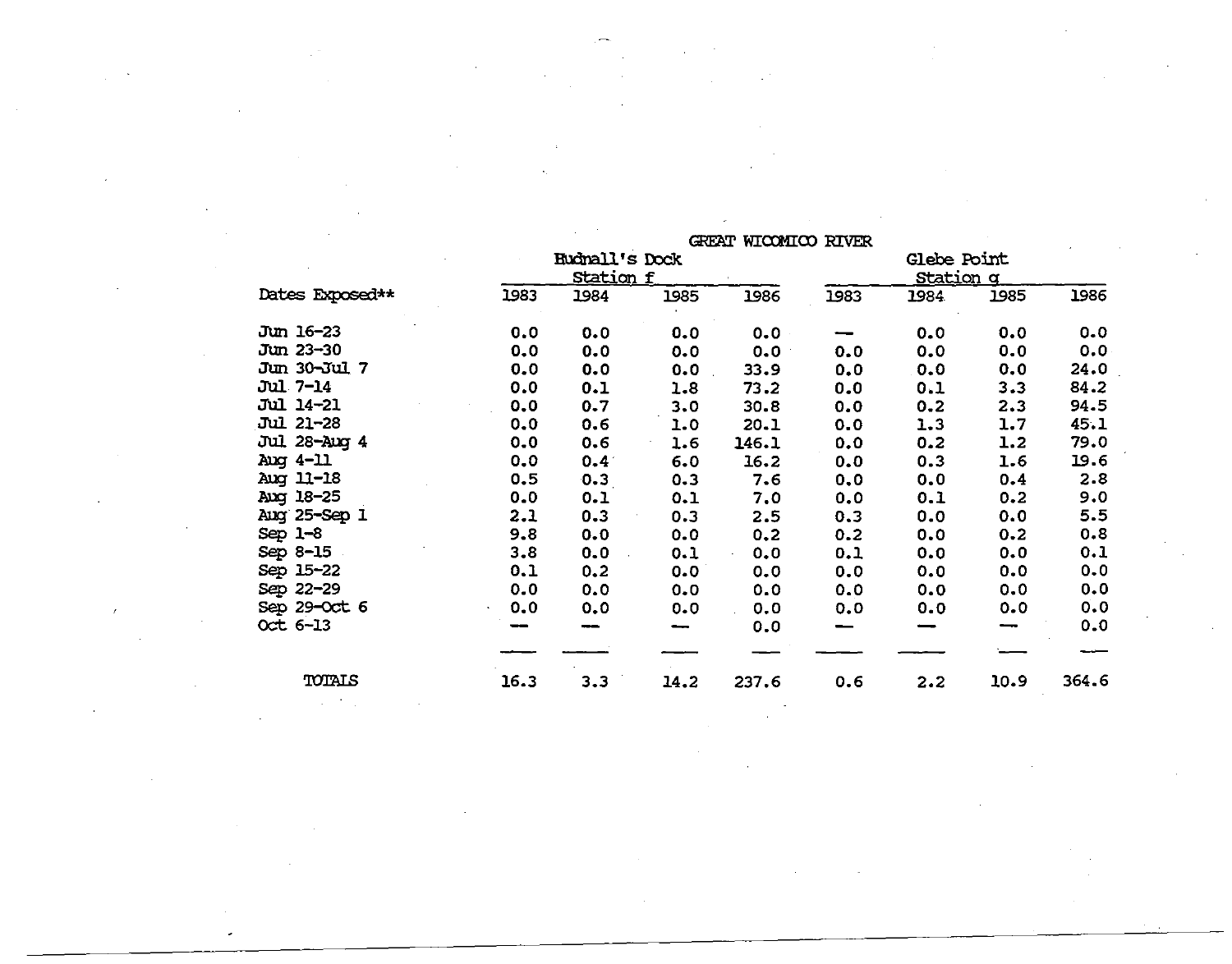|                  |      |           |      |      |      | POTOMAC RIVER |                                 |      |      |            |      |      |
|------------------|------|-----------|------|------|------|---------------|---------------------------------|------|------|------------|------|------|
|                  |      | Cornfield |      |      |      | Jones Shore   |                                 |      |      | Great Neck |      |      |
| Dates Exposed**  | 1983 | 1984      | 1985 | 1986 | 1983 | 1984          | 1985                            | 1986 | 1983 | 1984       | 1985 | 1986 |
| Jun 16-23        | 0.0  | 0.0       | 0.0  | 0.0  | 0.0  | 0.0           | 0.0                             | 0.0  | 0.0  | 0.0        | 0.0  | 0.3  |
| Jun 23-30        | 0.0  | 0.0       | 0.0  | 0.0  | 0.0  | 0.0           | $\overline{\phantom{a}}$<br>0.0 | 0.0  | 0.0  | 0.0        | 0.0  | 0.1  |
| Jun 30-Jul 7     | 0.0  | 0.0       | 0.0  | 0.2  | 0.0  | 0.0           | 0.0                             | 0.0  | 0.0  | 0.0        | 0.0  | 0.5  |
| Jul 7-14         | 0.0  | 0.0       | 0.0  | 0.3  | 0.0  | 0.0           | 0.1                             | 0.6  | 0.0  | 0.0        | 0.0  | 0.4  |
| Jul 14-21        | 0.0  | 0.1       | 0.1  | 0.5  | 0.0  | 0.2           | 0.2                             | 2.4  | 0.0  | 0.0        | 0.0  | 0.5  |
| <b>Jul 21-28</b> | 0.0  | 0.0       | 15.8 | 0.3  | 0.0  | 0.1           | 5.8                             | 0.6  | 0.0  | 0.0        | 0.4  | 0.8  |
| Jul 28-Aug 4     | 0.0  | 0.0       | 12.1 | 0.3  | 0.2  | 0.0           | 5.4                             | 1.3  | 0.0  | 0.0        | 0.2  | 0.4  |
| Aug $4-11$       | 0.0  | 0.0       | 0, 6 | 0.6  | 0.0  | 0.3           | 7.2                             | 3.4  | 0.0  | 0.0        | 0.8  | 2.3  |
| Aug 11-18        | 0.0  | 0.0       | 0.0  | 0.6  | 0.0  | 0.0           | 0.0                             | 2.8  | 0.0  | 0.0        | 0.1  | 0.4  |
| Aug 18-25        | 0.4  | 0.1       | 0.0  | 0.6  | 0.2  | 0.0           | 0.0                             | 1.5  | 0.0  | 0.0        | 0.0  | 0.3  |
| Aug 25-Sep 1     | 3.0  | 0.0       | 0.8  | 0.2  | 0.0  | 0.1           | 1.1                             | 2.4  | 1.4  | 0.0        | 0.5  | 0.3  |
| $Sep 1-8$        | 5.7  | 0.0       | 0.0  | 0.0  | 3.1  | 0.0           | 0.0                             | 1.2  | 0.2  | 0.0        | 0.0  | 0.1  |
| Sep 8-15         | 9.0  | 0.0       | 0.0  | 0.0  | 6.3  | 0.0           | 0.0                             | 0.0  | 0.2  | 0.0        | 0.0. | 0.0  |
| Sep 15-22        | 3.1  | 0.0       | 0.0  | 0.0  | 3.8  | 0.0           | 0.0                             | 0.0  | 0.0  | 0.0        | 0.0  | 0.0  |
| Sep 22-29        | 1.6  | 0.0       | 0.0  | 0.0  | 0.5  | 0.0           | 0.8                             | 0.0  | 0.1  | 0.0        | 3.2  | 0.0  |
| Sep 29-Oct 6     | 0.1  | 0.0       | 0.1  | 0.0  | 0,4  | 0.0           | $\hspace{0.5cm}$                | 0.0  | 0.0  | 0.0        | 0.0  | 0.0  |
| Oct 6-13         | 0.0  | --        | 0.0  | 0.0  | 0.0  | 0.0           | --                              | 0.0  | 0.0  | 0.0        | 0.0  | 0.0  |
|                  |      |           |      |      |      |               |                                 |      |      |            |      |      |
| TOTALS           | 22.9 | 0.2       | 29.5 | 3.6  | 14.5 | 0.7           | 20.6                            | 16.2 | 1.9  | 0.0        | 5.2  | 6.4  |

 $\sim$   $\sim$ 

 $\mathcal{L}^{\text{max}}_{\text{max}}$ 

 $\sim 10^{-11}$ 

 $\sim 10^{-1}$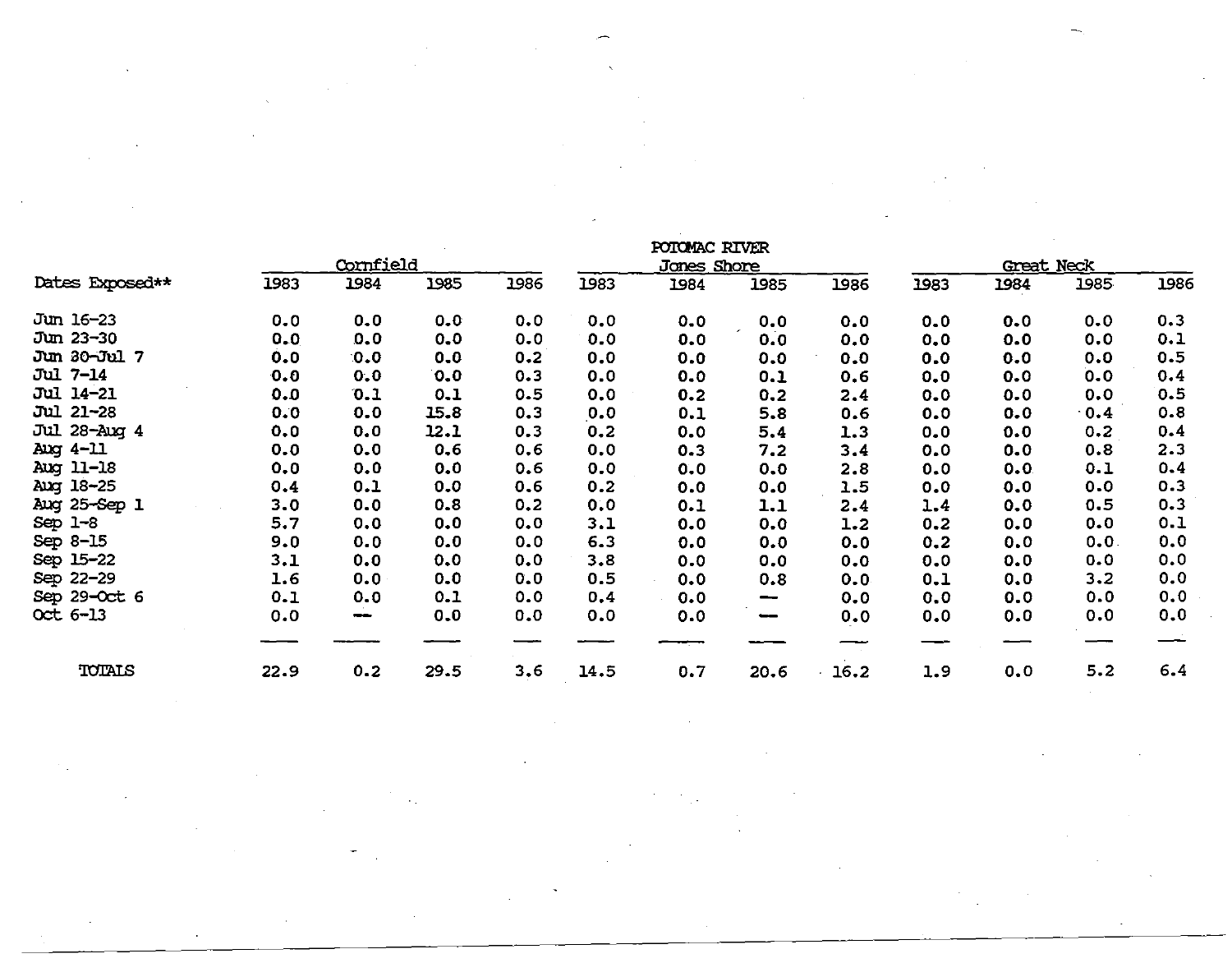|                  |      |      |      |      | POTOMAC RIVER |                   |      |      |      |                |                      |      |
|------------------|------|------|------|------|---------------|-------------------|------|------|------|----------------|----------------------|------|
|                  |      | Coan |      |      |               | <b>Hoq Island</b> |      |      |      |                | <b>Thicket Point</b> |      |
| Dates Exposed**  | 1983 | 1984 | 1985 | 1986 | 1983          | 1984              | 1985 | 1986 | 1983 | 1984           | 1985                 | 1986 |
| Jun 16-23        | 0.0  | 0.0  | 0.0  | 0.0  | 0.0           | 0.0               | 0.0  | 0.0  | 0.0  | 0.0            | 0.0                  | 0.1  |
| Jun 23-30        | 0.0  | 0.0  | 0.0  | 0.0  | 0.0           | 0.0               | 0.0  | 0.0  | 0.0  | 0.0            | 0.0                  | 0.1  |
| Jun 30-Jul 7     | 0.0  | 0.0  | 0.0  | 0.2  | 0.0           | 0.0               | 0.0  | 0.0  | 0.0  | 0.0            | 0.0                  | 0.1  |
| <b>Jul 7-14</b>  | 0.0  | 0.0  | 0.0  | 0.1  | 0.0           | 0.0               | 0.0  | 0.0  | 0.0  | 0.0            | 0.0                  | 0.1  |
| <b>Jul 14-21</b> | 0.0  | 0.0  | 0.0  | 0.3  | 0.0           | 0.0               | 0.0  | 0.4  | 0.0  | 0.0            | 0.0                  | 0.4  |
| Jul 21-28        | 0.0  | 0.0  | 0.0  | 6.0  | 0.0           | 0.0               | 0.7  | 0.3  | 0.0  | 0.0            | 0.0                  | 0.7  |
| Jul 28-Aug 4     | 0.0  | 0, 0 | 0.0  | 3.1  | 0.0           | 0.0               | 0.0  | 0.1  | 0.0  | 0.0            | 0.0                  | 1.4  |
| Ang $4-11$       | 0.0  | 0.0  | 0.0  | 0.5  | 0.0           | 0.0               | 0.5  | 0.1  | 0.0  | 0.1            | 0.0                  | 0.2  |
| Aug 11-18        | 0.0  | 0.0  | 0.0  | 0.1  | 0.0           | 0.0               | 0.0  | 1.2  | 0.0  | 0.0            | 0.0                  | 0.5  |
| Aug 18-25        | 0.0  | 0.0  | 0.0  | 0.2  | 0.0           | 0.0               | 0.1  | 2.1  | 0.0  | 0.0            | 0.1                  | 0.9  |
| Aug 25-Sep 1     | 0.2  | 0.0  | 0.0  | 0.1  | 0.0           | 0.1               | 0.3  | 0.4  | 0.0  | 0.0            | 0.0                  | 0.2  |
| Sep $1-8$        | 0.6  | 0.0  | 0.0  | 0.1  | 1.0           | 0.1               | 0.0  | 0.1  | 0.1  | 0.0            | 0.0                  | 0.2  |
| Sep 8-15         | 0.1  | 0.0  | 0.0  | 0.1  | 0.1           | 0.0               | 0.0  | 0.1  | 0.2  | $\mathbf{0.0}$ | 0.0                  | 0.1  |
| Sep 15-22        | 0.0  | 0.0  | 0.0  | 0.0  | 0.0           | 0.1               | 0.0  | 0.0  | 0.0  | 0.0            | 0.0                  | 0.0  |
| Sep 22-29        | 0.0  | 0.0  | 0.0  | 0.0  | 0.4           | 0.0               | 0.1  | 0.0  | 0.8  | 0.0            | 0.1                  | 0.0  |
| Sep 29-Oct 6     | 0.0  | 0.0  | 0.0  | 0.0  | 0.0           | 0.0               | 0.0  | 0.0  | 0.0  | 0.0            | 0.0                  | 0.0  |
| Oct 6-13         | 0.0  | 0.0  | 0.0  | 0.0  | 0.0           | 0.0               | 0.0  | 0.0  | 0.0  | 0.0            | 0.0                  | 0.0  |
|                  |      |      |      |      |               |                   |      |      |      |                |                      |      |
| TOTALS           | 0.9  | 0.0  | 0.0  | 10.8 | 1.5           | 0.3               | 1.7  | 4.8  | 1.1  | 0.1            | 0.2                  | 4.9  |

 $\label{eq:2.1} \mathcal{L}(\mathcal{L}^{\text{max}}_{\mathcal{L}}(\mathcal{L}^{\text{max}}_{\mathcal{L}})) \leq \mathcal{L}(\mathcal{L}^{\text{max}}_{\mathcal{L}}(\mathcal{L}^{\text{max}}_{\mathcal{L}}))$ 

 $\label{eq:2.1} \frac{1}{\sqrt{2}}\int_{0}^{\infty}\frac{1}{\sqrt{2\pi}}\left(\frac{1}{\sqrt{2\pi}}\right)^{2\alpha} \frac{1}{\sqrt{2\pi}}\int_{0}^{\infty}\frac{1}{\sqrt{2\pi}}\left(\frac{1}{\sqrt{2\pi}}\right)^{\alpha} \frac{1}{\sqrt{2\pi}}\frac{1}{\sqrt{2\pi}}\int_{0}^{\infty}\frac{1}{\sqrt{2\pi}}\frac{1}{\sqrt{2\pi}}\frac{1}{\sqrt{2\pi}}\frac{1}{\sqrt{2\pi}}\frac{1}{\sqrt{2\pi}}\frac{1}{\sqrt{2\pi}}$